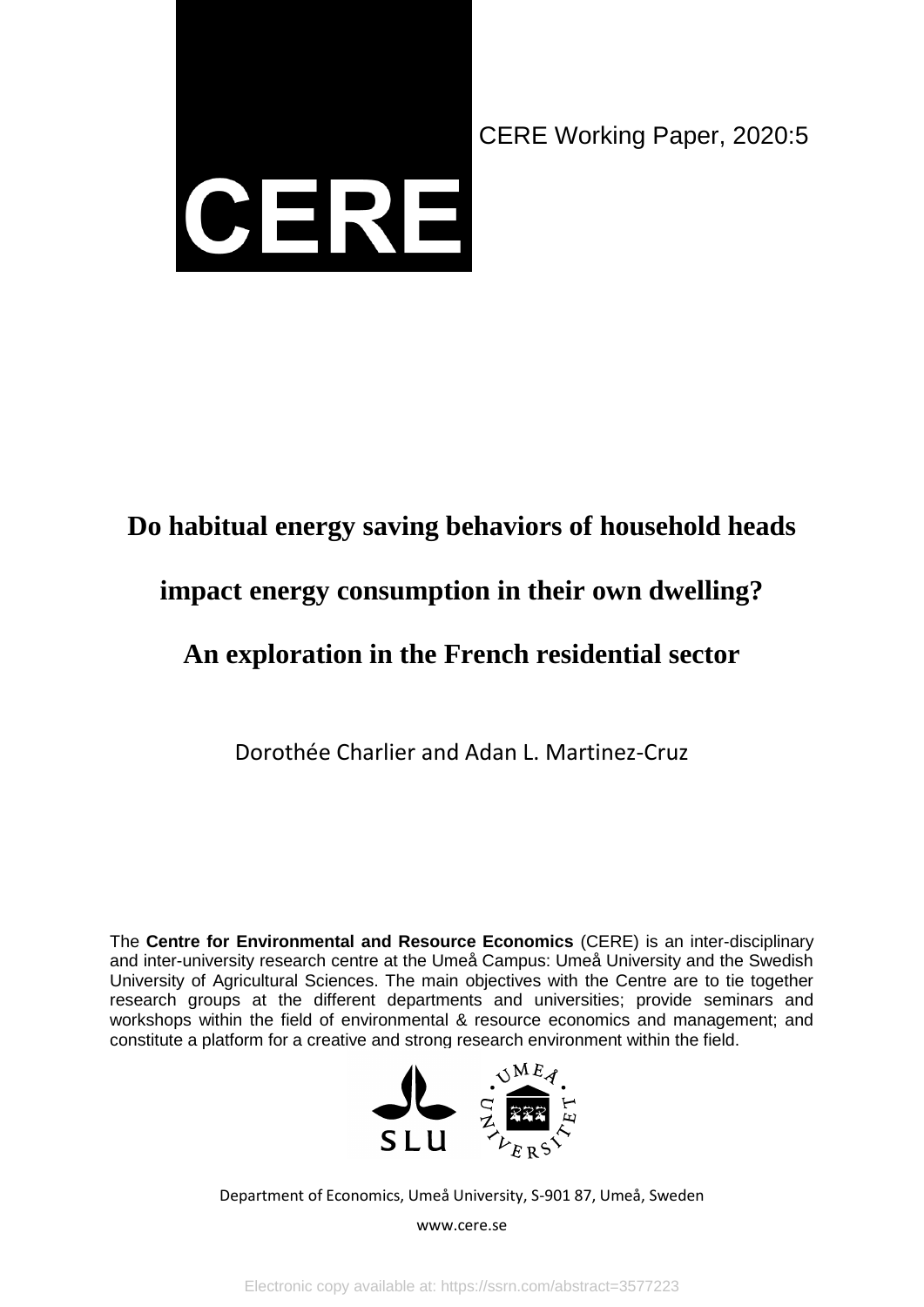# **Do habitual energy saving behaviors of household heads impact energy consumption in their own dwelling? An exploration in the French residential sector**

By:

Dorothée Charlier<sup>a</sup>

Adan L. Martinez-Cruz b, c, d

<sup>a</sup> Institut de Management, Université Savoie Mont-Blanc dorothee.charlier@univ-smb.fr

<sup>c</sup> Centre for Energy Policy and Economics (CEPE), ETH-Zurich, Switzerland

<sup>b</sup> Department of Forest Economics & Centre for Environmental and Resource Economics (CERE), Swedish University of Agricultural Sciences (SLU), Sweden adan.martinez.cruz@slu.se

<sup>c</sup> Department of Economics Centro de Investigacion y Docencia Economicas, Mexico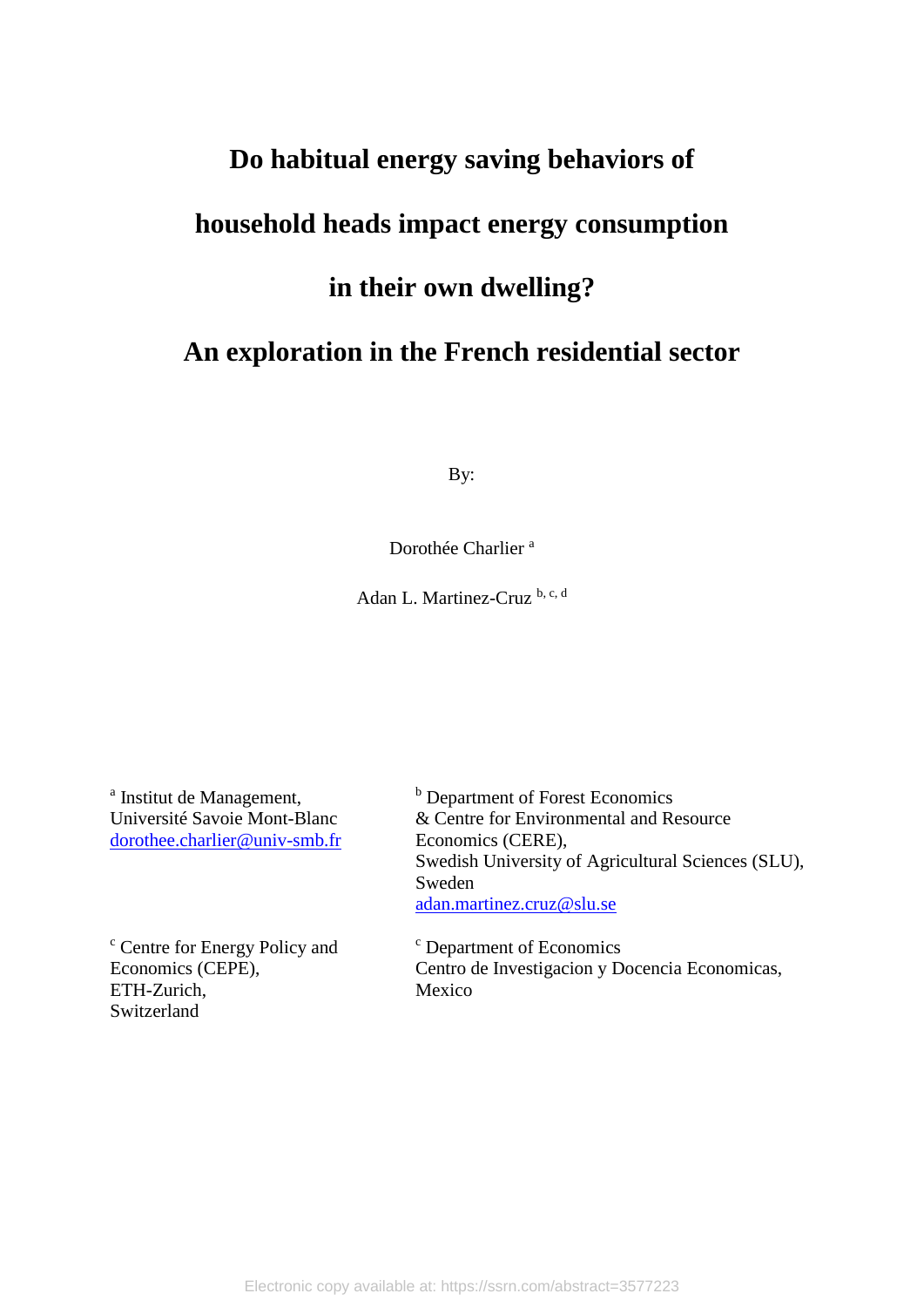#### **Abstract:**

This paper investigates whether habitual energy saving behaviors of a household head impact actual energy consumption in his/her own dwelling. In doing so, this paper compares actual energy consumption across French households that, with exception of household heads' energy saving behaviors, are similar in observables –including household composition and dwellings' energy efficiency. Comparisons are carried out within three subsets of households, based on renovation status of dwellings -i) no renovation; ii) with renovations tackling health- and/or energy-related issues; and iii) with renovations aiming to increase thermal comfort. No differences in actual energy consumption are documented across the three subsamples. We interpret this result as suggesting that habitual energy saving behaviors of household heads may not compensate energy intensive behaviors of other household members and, consequently, may produce no discernible impact on their own dwelling's energy consumption. This result highlights the potential for misleading conclusions when imputing the energy saving behaviors of the household head to the entire household –a conventional practice in a number of literatures. The French residential sector is taken as study case due to the uniqueness and richness of data collected by PHEBUS –the Performances of Housing, Energy Equipment, Needs and Uses of Energy Survey.

#### **JEL Classification:** Q41; Q49

**Keywords:** Habitual energy saving behaviors; household head's preferences; energy performance gap; French residential sector; propensity score matching.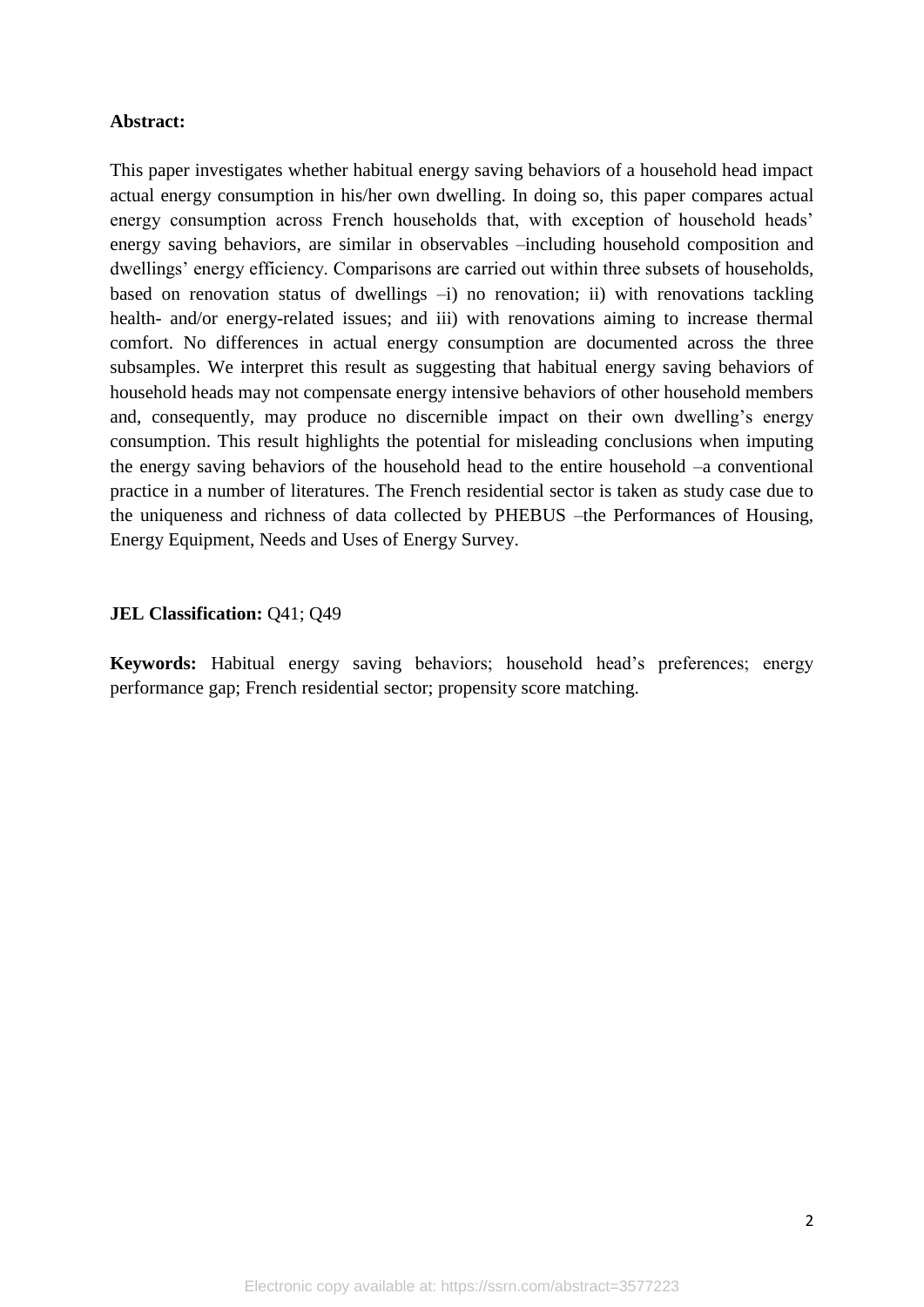#### **1. Introduction**

 $\overline{a}$ 

During the last couple of decades, the building sector has experienced a steady decrease in energy requirements due to the use of insulation and more efficient heating and ventilation systems (Guerra Santin, 2013). However, a wide variation in energy consumption is still observed among buildings that theoretically should experience similar consumption –ranging from 1.2 to 2.8 times when comparing identical buildings (Schakib-Ekbatan et al., 2015), with some studies reporting actual energy consumption reaching as much as 2.5 times the predicted or simulated one (Zou et al., 2018).

While extensively discussed in the engineering literature,<sup>1</sup> this *energy performance gap* has somehow been overlooked by economists who may argue that this gap is embedded into the *energy efficiency gap*. <sup>2</sup> However, what seems to be behind the energy performance gap is not that consumers are failing to carry out energy saving investments but instead that they are missing out on the savings of such investments –implying that an energy performance gap may remain even if the energy efficiency gap is closed. An illustrative example has recently been documented by Davis et al. (2019) who, based on a quasi-experimental setting, report null impacts on electricity use and thermal comfort from energy efficient upgrades to houses located in North-east Mexico. In contrast to these null effects, engineering estimates had predicted a decrease in electricity use of up to 26%.

Economists may also suspect a rebound effect behind the energy performance gap. The existence of a rebound effect implies that consumers do not miss out on their savings but rather decide to re-optimize their consumption. Although there is evidence of a rebound effect in the residential sector (e.g. Aydin et al., 2017; Hediger et al., 2018), some authors have argued that it has been overplayed (Gillingham et al., 2013).

*Habitual energy saving behaviors* have also been argued to impact the energy performance gap. These behaviors refer to everyday actions that directly influence energy use at either no or minimal structural changes on dwellings –e.g. thermostat setting, closing off of unused rooms, window closure when heating is on (Barr et al., 2005). The literature on energy saving behaviors has focused on characterizing energy savers across a wide range of contexts (e.g.

 $^1$  See Zou et al. (2018) for a review focusing on 227 studies published during the previous decade.

 $<sup>2</sup>$  The energy efficiency gap refers to the failure of consumers to make energy saving investments that have</sup> positive net present value which leads to a slower diffusion of energy-efficient products than would be expected if all positive net present value investments were made (Gillingham and Palmer, 2014).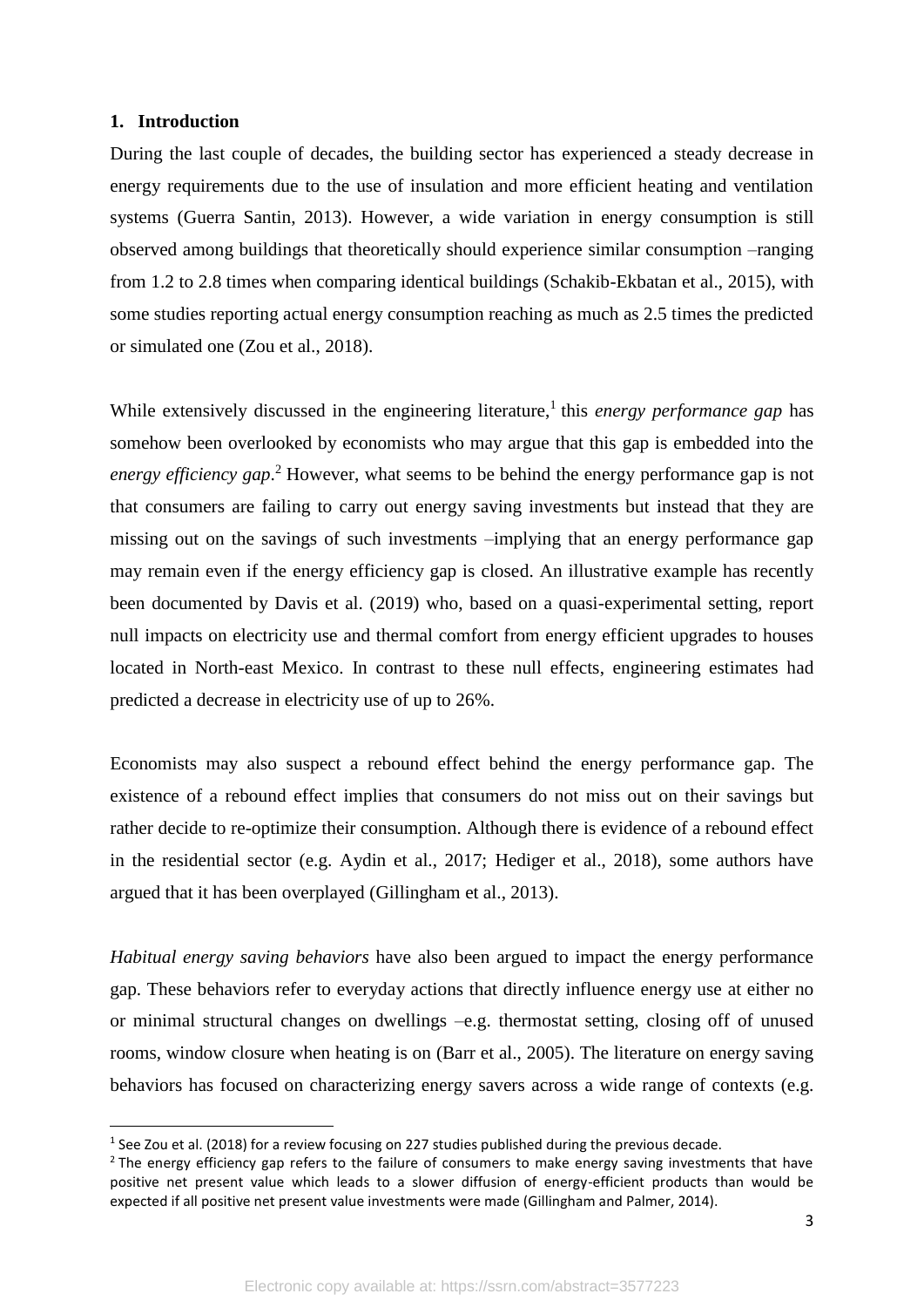Belaid and Garcia, 2016; Nauges and Wheeler, 2017; Quaglione et al., 2017; Wang et al., 2018).

Fewer studies have documented impacts from habitual energy behaviors on actual energy consumption, with mixed results. For instance, Davis et al. (2019) documents that part of the explanation for the null effects in North-east Mexico is that most households in their study kept the habit of opening windows on hot days, nullifying the thermal benefits of roof and wall insulation. Analyzing panel data on Dutch households and measuring energy saving behaviors as the propensity to decrease the temperature at night via thermostat settings, Brounen et al. (2013) document lower energy expenditures in households where respondents carry out energy saving behaviors. Focusing on a cross-section dataset collected in Hungary and carrying analysis at the individual level, Tabi (2013) documents no differences on stated energy consumption and estimated CO2 emissions across degrees of energy saving behaviors.

In this context, this paper implements a comparison of actual energy consumption across French households that, with exception of household heads' energy saving behaviors, are as similar as possible in observables –including household composition and dwellings' energy efficiency. In addition, because differences in energy consumption does not necessarily translate into differences in  $CO<sub>2</sub>$  emissions (Palmer and Walls, 2015), this paper also compares estimated CO<sub>2</sub> emissions. Comparisons are carried out within three subsets of households, based on renovation status of dwellings  $-i$ ) no renovation; ii) with renovations tackling health- and/or energy-related issues; and iii) with renovations aiming to increase thermal comfort. We observe no differences –neither in actual energy consumption nor in estimated  $CO<sub>2</sub>$  emissions. This lack of differences holds across the three subsets of households.

We interpret the lack of differences as suggesting that habitual energy saving behaviors of household heads may not compensate energy intensive behaviors of other household members and, consequently, may produce no discernible impact on their own dwelling's energy consumption. The lack of differences across renovated and not renovated dwellings imply that the null effect is not driven by the energy efficiency of the dwelling. The results in this paper suggest that a policy aiming to close the energy performance gap via changes in energy saving behaviors should make sure to target all members in the household –not only the head of the household.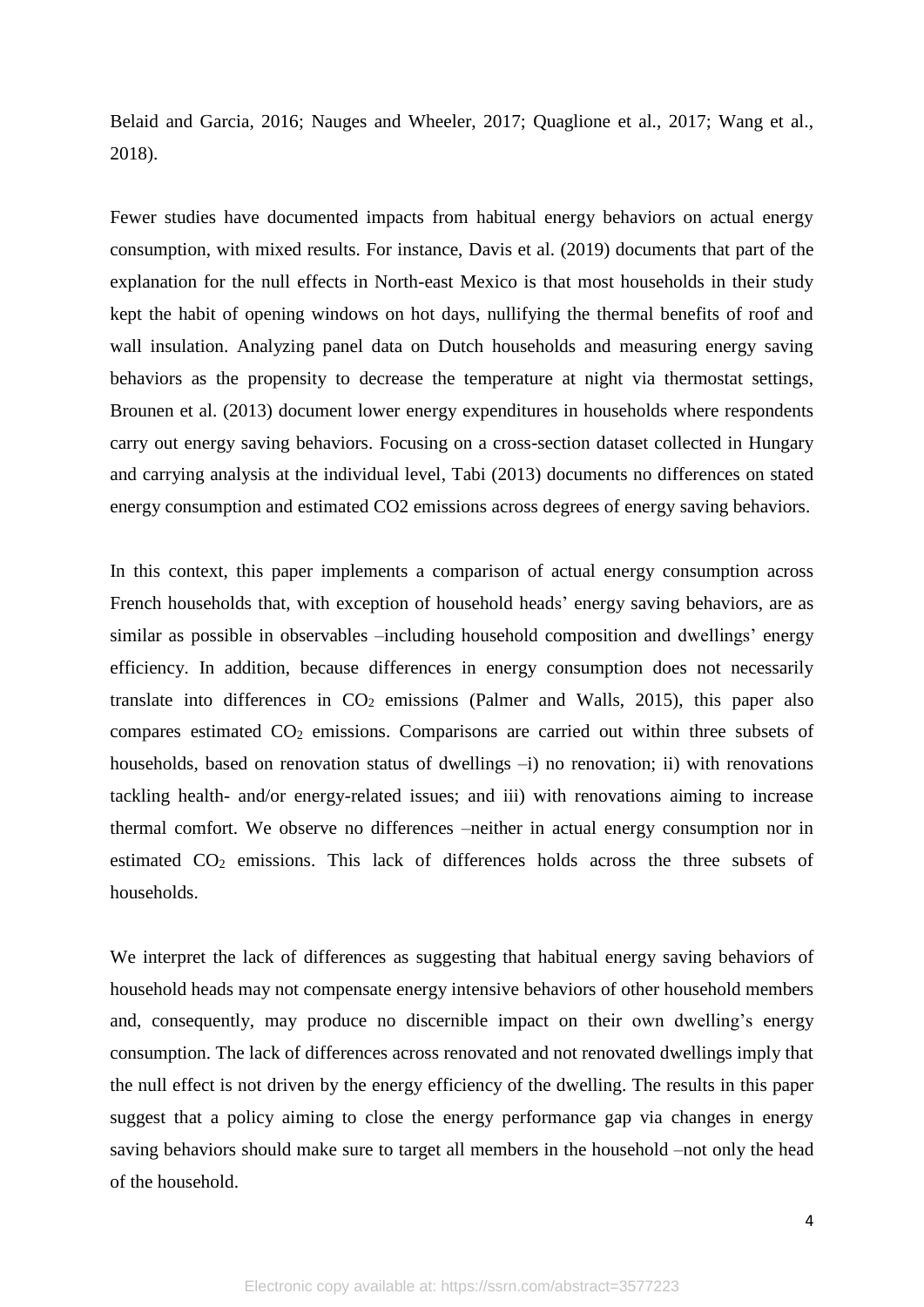This paper also brings to the discussion the potential for misleading conclusions when energy behaviors of respondents –usually household heads— are used to make inferences about energy consumption at the household level. Although this is conventional practice in the energy economics literature, engineering and psychological literatures provide evidence of intra-household heterogeneity in preferences for thermal comfort and the associated energy saving behaviors –which make it problematic to impute one respondent's answers to the household. For instance, Karjalainen (2007) documents gender differences in thermal comfort and use of thermostats that hold across three thermal environments –homes, offices and a university. This intra-household heterogeneity has been documented in several countries located in different continents and not only across gender but also across age and personal control of temperature (e.g. Enzler et al., 2019; Hwang et al., 2009; Luo et al., 2014; Tweed et al., 2015; Wang et al., 2018).

Taking as departure point the documented intra-household heterogeneity in both preferences for thermal comfort and the corresponding energy saving behaviors, the identification strategy in this paper relies on distinguishing between preferences of a household head and preferences of the rest of household members. This distinction seems unnecessary when it comes to energy expenses or dwelling characteristics but in this case it provides the justification to conceptualize preferences on energy savings of the household head as randomly assigned to the rest of the members in the household –resembling a discontinuity or a quasi-experiment. <sup>3</sup> Under such conceptualization, this paper first confirms that French household heads preferring energy savings over thermal comfort also report a higher rate of energy saving behaviors. Then propensity score matching techniques are used to pair households in observables, with exception of the household heads' preferences for energy savings.

The empirical analysis in this paper takes advantage of unique data collected through PHEBUS –the Performances of Housing, Energy Equipment, Needs and Uses of Energy Survey. This survey is particularly useful for our purposes because it not only collects information about patterns of energy consumption via a face-to-face interview to the household head of the dwelling, but it also includes the results of an energy audit that reports

 $\overline{a}$ 

<sup>&</sup>lt;sup>3</sup> Equivalently, another way of conceptualizing our exercise is that we carry out an impact evaluation of how effectively the preferences of a household head are passed along to the rest of the household members.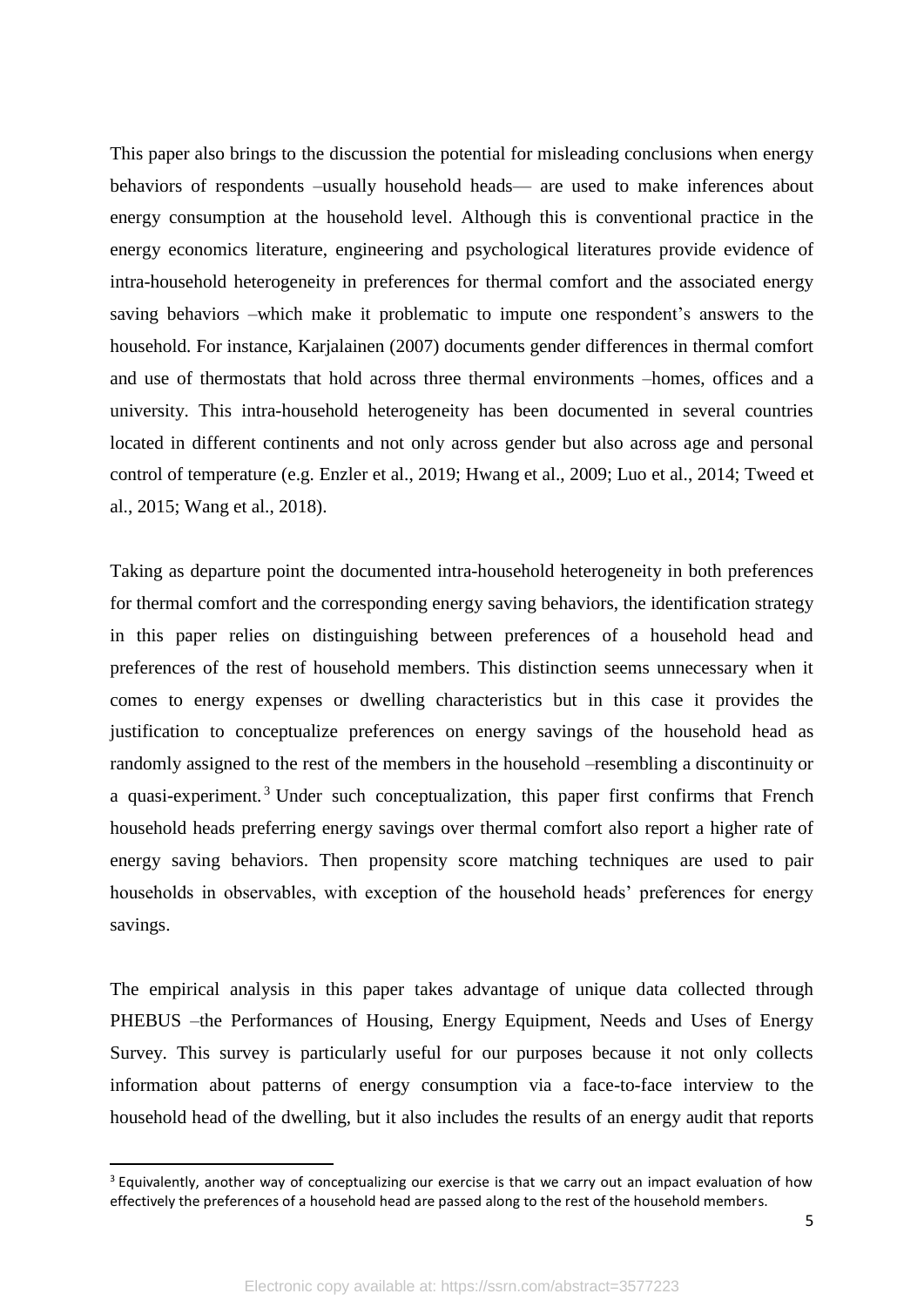the dwelling's actual energy consumption. Both types of information allow us to identify households with similar household composition and dwelling characteristics and energy performance.

Three features embedded in PHEBUS are essential for the empirical strategy in this paper. First, respondents report whether, when it comes to indoor heating, they prefer thermal comfort or energy savings. Second, respondents report whether they carry out specific habitual energy saving behaviors. Third, respondents were filtered such that only occupants involved in the household energy use decision process could answer the survey. The latter feature is a common filter to increase the chances that household heads respond a survey – and, accordingly, we refer to respondents of PHEBUS as household heads.

The rest of this paper is structured as follows. Section 2 describes three literatures to which this paper relates –including the literature documenting intra-household heterogeneity in preferences for thermal comfort and corresponding energy saving behaviors. Section 3 describes our data –including i) the testing on PHEBUS that French household heads preferring energy savings also report a higher rate of energy saving behaviors; and ii) the report of pre-matched comparisons of energy consumption and estimated  $CO<sub>2</sub>$  emissions. Section 4 provides further justification of our identification strategy. Section 5 reports results from the comparisons across matched samples. Section 6 concludes and discusses the implications.

#### **2. Related literature**

This paper intersects three streams of literatures. One literature has focused on the factors behind the energy performance gap –in particular, we describe the stream that has dealt with habitual energy saving behaviors. A second literature documents the intra-household heterogeneity in energy saving behaviors associated to preferences for thermal comfort. A third literature focuses on the determinants of energy consumption in the French residential sector –in particular, the studies that have previously analyzed PHEBUS.

#### **2.1. Occupants' behaviors and energy performance gap**

Differences between predicted and actual energy arise from a prediction based on parameters that assume unrealistic range of values (Daniel et al., 2015). One of such parameters refers to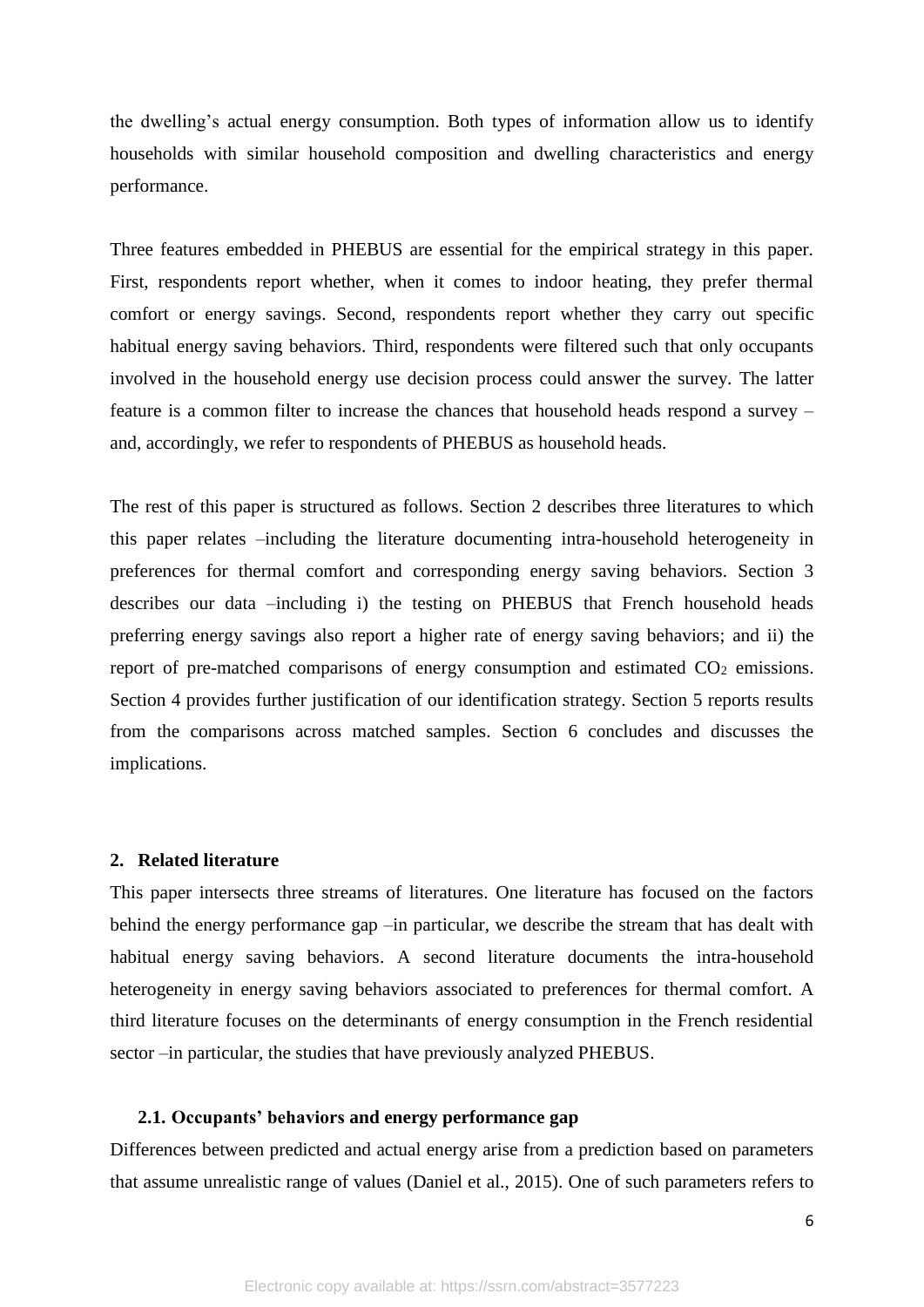occupants' interaction with their dwelling. For instance, engineering models may not consider that occupants usually re-optimize consumption once a dwelling has become energy efficient which leaves the door open for the possibility of an increase in actual energy consumption – which is known as rebound effect. There is a large literature documenting this effect. Gillingham et al. (2016) provides a critical overview of the rebound effect and its relative magnitude.

This paper is more concern with *habitual actions to save energy*. These actions refer to everyday behaviors that directly impact energy use at either no or minimal structural adjustment. These behaviors are habitual in the sense that are part of an individual's lifestyle. A non-exhaustive list of habitual energy saving behaviors include thermostat setting, closing off of unused rooms, altering room use, window closure when heating is on, using a clothes line rather than a tumble drier, putting a full load of washing on rather than a half load, and the amount of maintenance undertaken on existing appliances (such as boilers, fires and washing machines) to ensure their best energy efficiency (Barr et al., 2005).

In contrast to behaviors driven by a rebound effect, habitual actions are done *without thinking*. Taking opening of windows as an example, assume two individuals in a recently renovated dwelling. To better take advantage of the new heating system, both receive the suggestion to keep windows closed when the heating is running. One of them keeps windows closed because even before the renovation, she was in the habit of not opening the windows. The second individual keeps windows closed because she wants to save on energy bills to buy a new efficient car. The latter person is re-optimizing and adjusting his behavior accordingly. The former person is carrying on her habitual behavior.

There is an ample literature documenting characteristics of habitual energy savers across a wide range of contexts, including major cities in Asia (Hori et al., 2013), urban China (Wang et al., 2018; Wang et al., 2018), OECD countries in general (Nauges and Wheeler, 2017), Italy (Quaglione et al., 2017), Sweden (Ek and Soderholm, 2010; Martinsson et al., 2011), France (Belaid and Garcia, 2016), and a medium-size city in UK (Barr et al., 2005).

With mixed results, fewer studies have focused on whether habitual energy saving behaviors impact actual energy consumption in the residential sector. Brounen et al. (2013) analyze panel data on Dutch households and measure energy saving behavior by the respondent's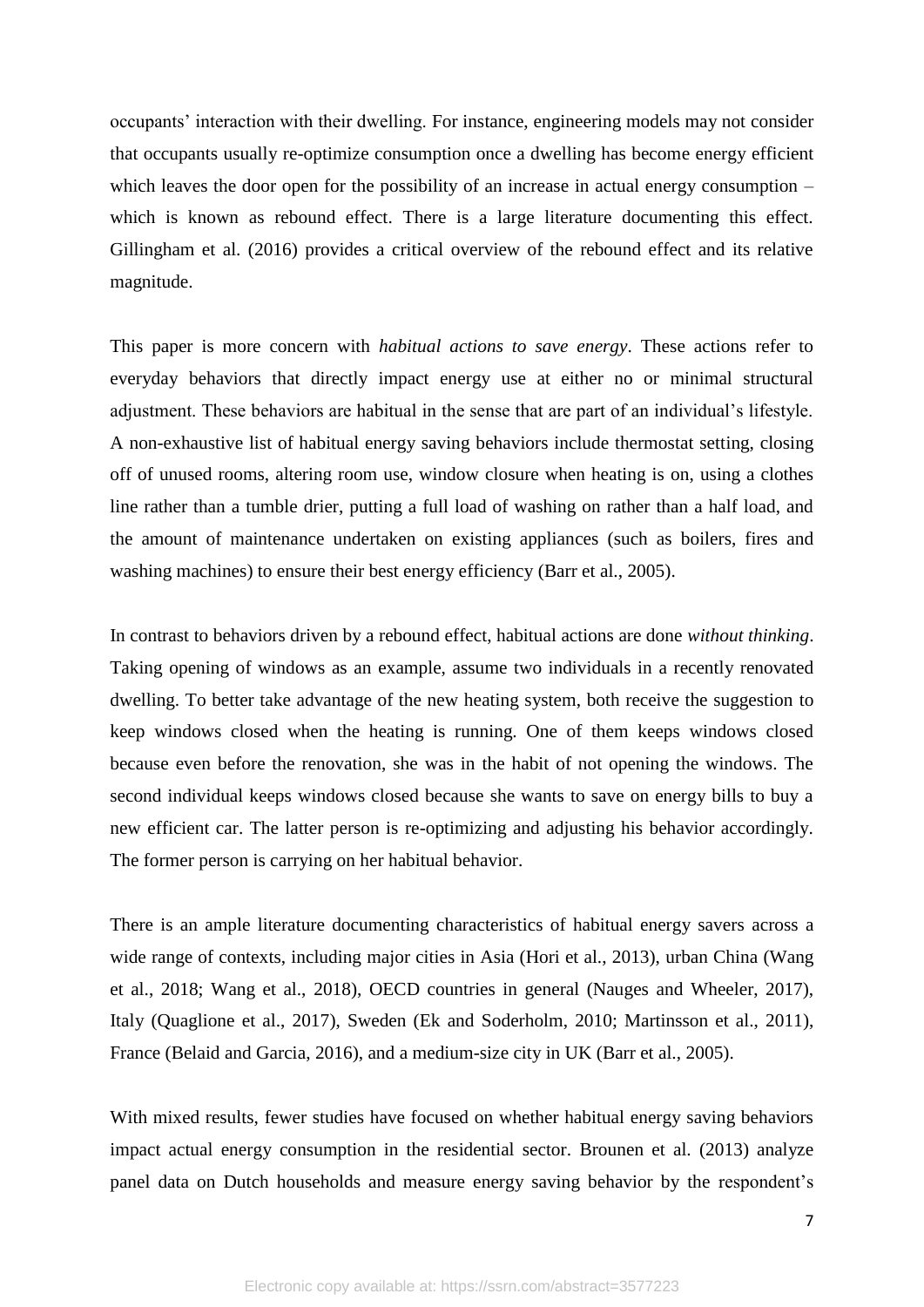choice of thermal comfort via thermostat settings –the propensity to lower temperature during the night. They document that respondents with higher incomes choose higher comfort levels, and age is negatively related to lowering the temperature at night. When modeling actual household energy consumption, they find that households where respondents choose lower temperatures at night face lower energy expenditures.

Focusing on a cross-section dataset collected Hungary and carrying analysis at the individual level, Tabi (2013) documents no differences on stated energy consumption and estimated CO2 emissions across degrees of energy saving behaviors. Four profiles were identified based on environmental actions carried out by respondents. Two clusters describe individuals undertaking energy saving behaviors: energy savers and supergreens. Supergreens are willing to reduce energy consumption and travel in a more environmentally friendly ways instead of using cars. Accordingly, supergreens have the lowest carbon emissions for car use. However, their emissions due to energy consumption for heating and electricity are similar to the browns', and in some cases, total emissions from supergreens exceed emissions from browns.

## **2.2. Intra-household heterogeneity in preferences for thermal comfort and associated energy saving behaviors**

Both engineering and psychological literatures provide evidence of intra-household heterogeneity in both preferences for thermal comforts and energy saving behaviors associated to such preferences. For instance, an issue discussed in engineering studies is how to deal with higher levels of thermal discomfort reported by older people in comparison to younger co-occupants (van Hoof et al., 2017). Focusing on study cases across UK, Tweed et al. (2015) document that older occupants reporting thermal discomfort pursue satisfactory thermal conditions through measures that produce spatial variation in temperature which ultimately impacts a household's actual energy consumption.

Focusing on Finland, Karjalainen (2007) documents gender differences in thermal comfort that hold across three thermal environments –homes, offices and a university. In comparison to males, females are less satisfied with room temperatures, prefer higher room temperatures, and feel both uncomfortably cold and uncomfortably hot more often. Although females are more critical of their thermal environments, males use thermostats in houses more often than females. This result points out to a potential gender difference in the contribution to actual energy consumption. Consistently, Enzler et al. (2019) report that, in a sample of households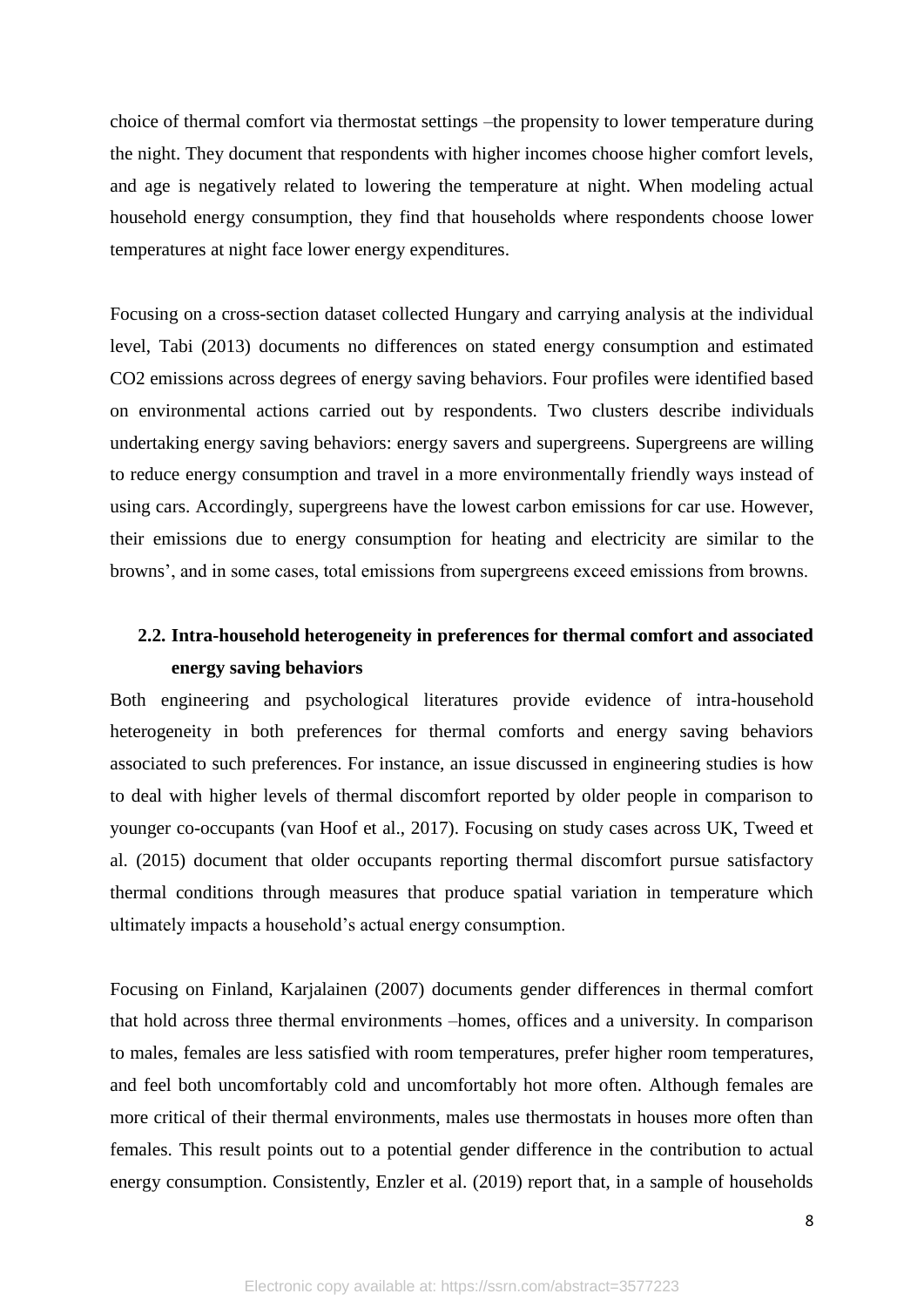located in the German-speaking part of Switzerland, females use about 23% less electricity than their male co-occupants.

Intra-household heterogeneity in preferences for thermal comfort and energy savings have also been linked to the personal control that occupants have over the temperature they experience. Occupants with more personal control on room temperature have stronger preferences for energy savings and tend to accept wider ranges of indoor thermal environments, with the consequential impact on actual energy consumption (Wang et al., 2018). This link has been documented in climates ranging from China in winter (Luo et al., 2014) to hot-humid Taiwan (Hwang et al., 2009).

#### **2.3. Energy consumption in the French residential sector**

.

There is a number of studies documenting energy consumption in the French residential sector. A non-exhaustive list of issues covered by these studies includes i) the high degree of capital constraint faced by lower income households when it comes to daily energy consumption and appliance purchasing behavior (Cayla et al., 2011); ii) the lack of changes in fuelwood demand due to changes in price unless wood represents the main source of energy for heating –which is the case mostly for lower income households (Couture et al., 2012); iii) the different bundles of policies that would help in reaching the French energy consumption goals in 2050 (Charlier and Risch, 2012; Charlier et al., 2018); iv) the presence of free-riding when taking advantage of the tax credits for home insulation introduced in 2005 (Nauleau, 2014); v) the underinvestment in energy efficiency under a split incentive scheme and how a tax credit for dwelling renovation is unsuccessful to solve this underinvestment (Charlier, 2015); vi) the relative importance of occupants' characteristics with respect to physical dwelling characteristics in explaining household energy consumption (Belaid, 2016); vii) the construction of a typology of households based on energy consumption patterns (Hache et al., 2017); and viii) the proposal and testing of an indicator of energy poverty (Charlier and Legendre, 2019).

Among the studies analyzing PHEBUS, Belaid and Garcia (2016) explore the factors influencing energy saving behaviors in the residential sector. In a first step, they create an indicator of energy saving behaviors that, in a second step, becomes the explained variable in an ordinal least square regression. Five variables are found to positively explain the energy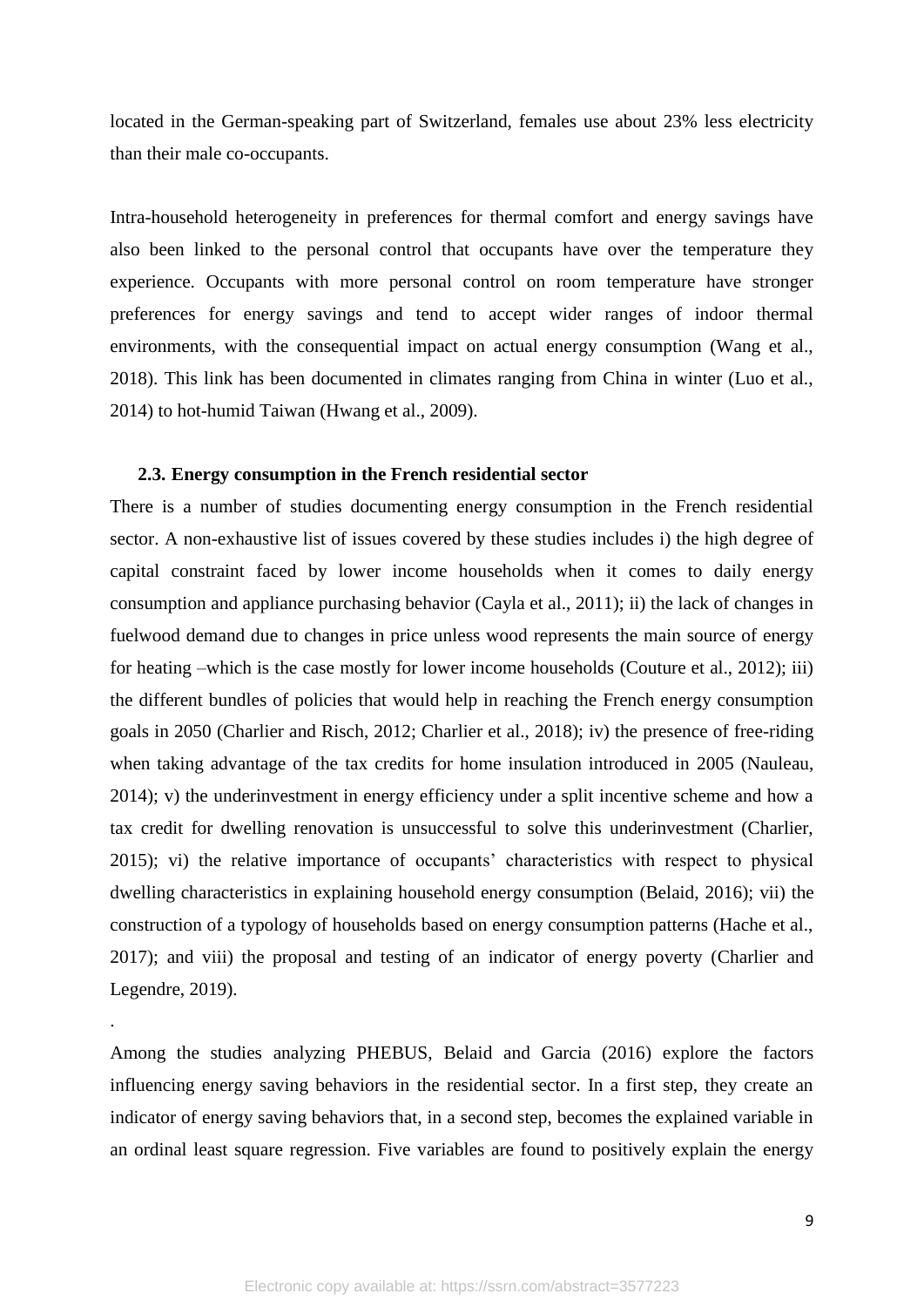saving behaviors: energy price, household income, education, age of head of household and dwelling energy performance.

Belaid (2017) implements a structural equation model on PHEBUS data to tease out the effects from dwelling characteristics and household attributes on residential energy use. He concludes that the direct effect of household-related attributes –among which energy saving behaviors are included—on residential energy demand is lower than the corresponding effect from the dwelling attributes but, when considering the indirect effect of household factors on energy use, the total impact of household-related attributes on the French residential energy consumption is just slightly lower than that of dwelling characteristics.

The study by Bakaloglou and Charlier (2019) is the closest to this paper because they analyze PHEBUS data to document the contribution of energy saving behaviors to energy consumption. They estimate a discrete-continuous model to examine simultaneously whether preferences for thermal comfort impact the energy efficiency of the dwelling and the final energy consumption. Their main result implies that households preferring thermal comfort over energy savings consume around 10% more energy than similar houses.

## **3. Preference for thermal comfort and habitual energy-saving behaviors in PHEBUS 3.1. PHEBUS**

We analyze the data collected through the 2012 Performances of Housing, Energy Equipment, Needs and Uses of Energy (PHEBUS) survey.<sup>4</sup> PHEBUS was conducted from April to October 2012, and consists of two modules that were implemented separately. The first module gathers household level information through a face-to-face interview to household heads. The second module collects dwelling level energy performance via an energy audit. While the first module was implemented on household heads of 5,405 dwellings, the energy audit was carried out on only 2,385 of those dwellings. Given that the results of the energy audit are essential to the empirical strategy in this paper, we focus our analysis on the dwellings for which an energy audit was carried out –once missing values have been excluded, our sample contains information for 2,243 dwellings.

 $\overline{a}$ 

<sup>4</sup> PHEBUS is available upon request to the Service of Observations and Statistics which is part of the French Ministry of Sustainable Development and Ecology.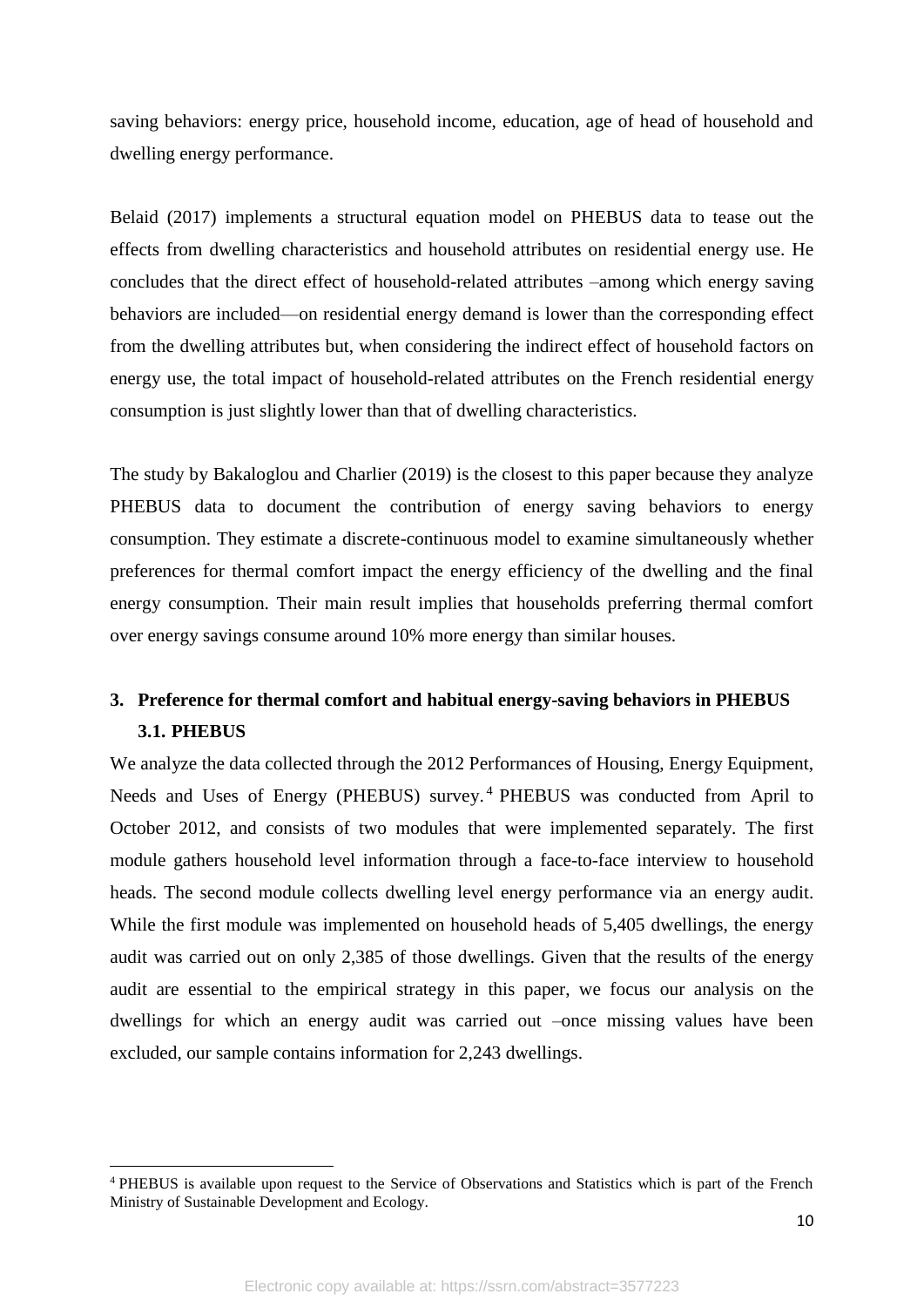#### **3.2. Preference for thermal comfort and energy-saving behaviors**

By means of a face-to-face module, PHEBUS gathers household heads' preferences for indoor thermal comfort and their habitual energy saving behaviors. Respondents report whether, when it comes to indoor heating, they prefer thermal comfort or energy savings. Table 1 reports the distribution of preferences for thermal comfort for the entire sample under study and for the subsamples of interest –based on unmatched samples. According to the first row in table 1, thermal comfort is preferred by around 42% of the household heads in our sample –i.e. 935 out of the 2,243. The preferences for thermal comfort may vary with the conditions of the dwelling –i.e. renovation of a dwelling may be associated with the willingness to trade thermal comfort for energy savings. To gain insights on this possibility, the second and third rows of table 1 report the number of respondents that prefer thermal comfort conditional on living in a dwelling that has been renovated. Somehow surprisingly, the percentage of household heads preferring thermal comfort remain around 42% regardless the renovation conditions of the dwelling.

The last three rows of table 1 focus on subsamples of respondents that live in renovated dwellings, and report the number of household heads preferring thermal comfort conditional on the reasons for renovation. Three categories of renovation reasons are considered –for replacement, protection and health-related reasons; for energy-related reasons; and for thermal comfort and other reasons.<sup>5</sup> The pattern is consistent with the previous percentages  $$ regardless the reason for renovation, the percentage of respondents preferring thermal comfort ranges from 39% to 42%.

Indeed, declaring that energy savings are preferred over thermal comfort does not necessarily translates into habitual energy saving behaviors. PHEBUS also collects information on these behaviors. Thus, we corroborate that respondents preferring energy savings declare a higher rate of habitual energy saving behaviors than respondents preferring thermal comfort.

Table 2 reports the percentage of respondents that carry out habitual energy saving behaviors. Following previous studies (e.g. Belaid and Garcia, 2016), energy saving behaviors are measured by whether the household head reports that i) during the winter previous to the survey, he/she was in the habit of regularly lowering the temperature or turning off the heating in the bedrooms during daylight time or at night; ii) during the heating period

 $\overline{\phantom{a}}$ 

<sup>5</sup> PHEBUS pools the thermal comfort with the general *other reasons* category.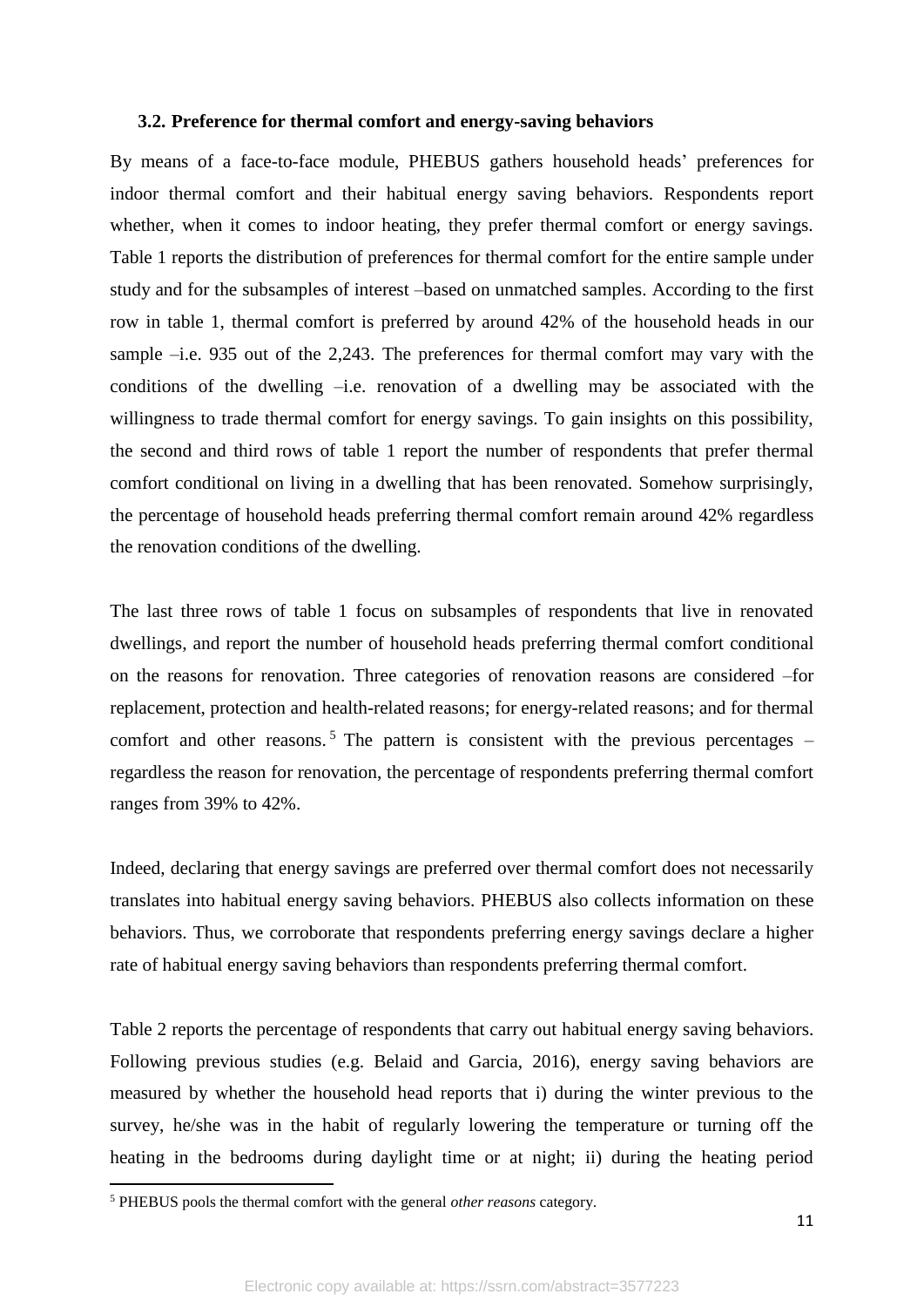previous to the survey, he/she turned off the heating when the dwelling was unoccupied; and iii) when opening a window to ventilate a room, he/she turns down or off the heating of the room.

The percentage of household heads performing a habitual energy saving behavior is calculated for both the group that prefers thermal comfort and for the group that prefers energy savings. Table 2 reports percentages for the entire sample under analysis, and for three sub-samples according to renovation status –no renovation; renovation for energy-related, replacement, protection, and health-related reasons;<sup>6</sup> and renovation for comfort and other reasons.

The numbers in table 2 suggest that a smaller percentage of household heads preferring thermal comfort perform energy saving behaviors. For instance, 27% and 43% of thermal comfort respondents were in the habit of regularly lowering the temperature at, respectively, daylight time and night time. In contrast, 35% and 50% of energy saving respondents report performing this energy saving behavior. A similar pattern is observed when these percentages are calculated for each renovation status subsample. For instance, the percentage of thermal comfort respondents lowering the temperature at daylight time ranges from 26% to 28%, and the percentage of energy saving respondents ranges from 34% to 38%. Also, the percentage of thermal comfort respondents lowering the temperature at night time ranges from 41% to 46%, and the percentage of energy saving respondents doing so ranges from 46% to 54%. Importantly, the differences in these percentages are statistically different at least at the 90% level of confidence.

Similarly, a smaller percentage of thermal comfort respondents turn off the heat when the dwelling is unoccupied –9% versus 13%, for the entire sample. Similar numbers, with the corresponding statistical difference, are observed for the two subsamples of respondents occupying renovated dwellings. For the subsample of respondents occupying unrenovated dwellings, the percentages do not statistically differ from each other –11% versus 12%.

 $\overline{\phantom{a}}$ 

<sup>&</sup>lt;sup>6</sup> We have pooled observations with renovation for energy-related reasons together with observations with renovation for replacement, protection, and health-related reasons. We have done so to gain variation in the variables that later will inform the propensity score used to match observations with preferences for thermal comfort and observations with preferences for energy savings.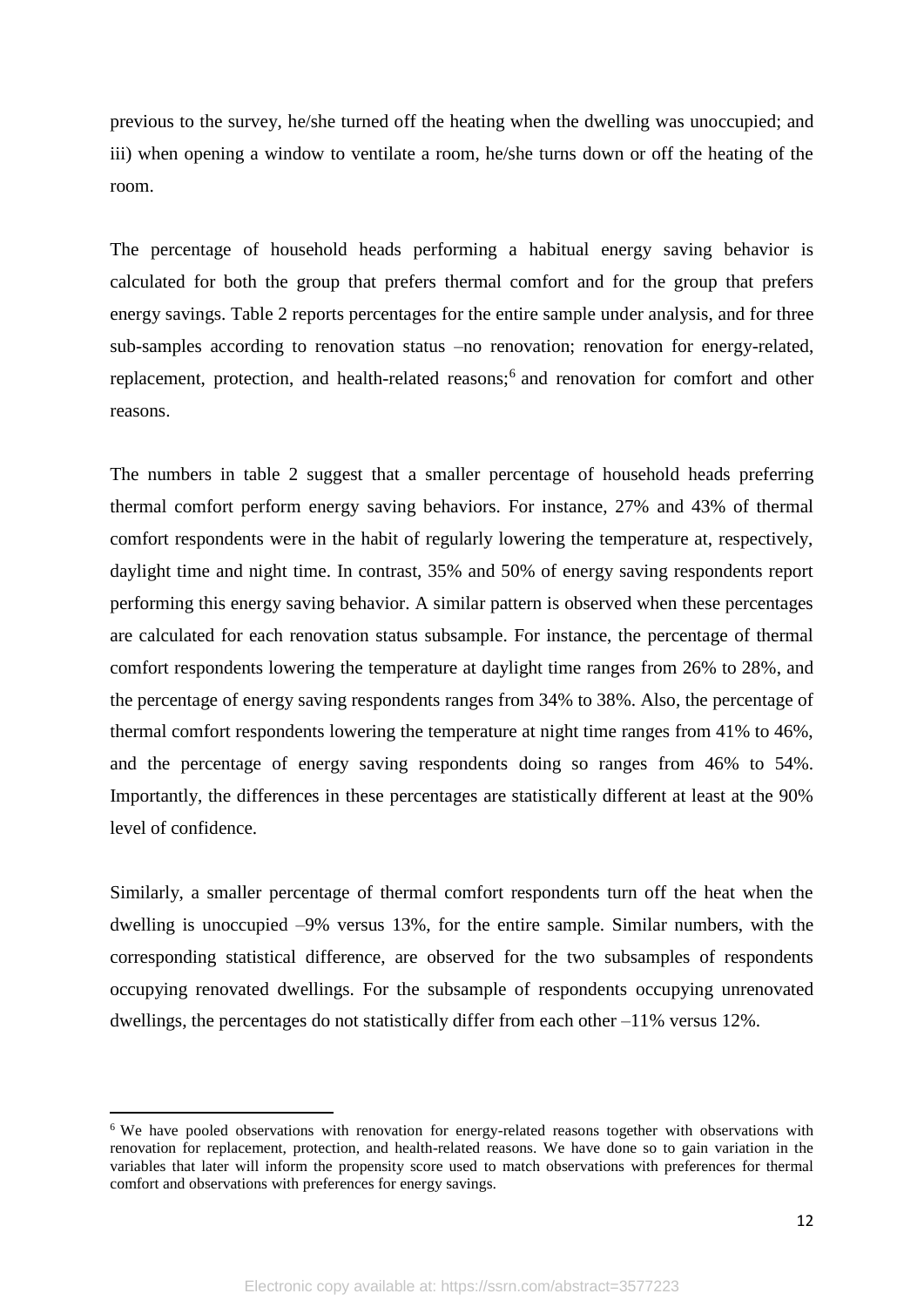The last energy saving behavior reported in table 2 refers to whether respondents turn down or off the heating of the room when opening the window. Similar to the previous two energy saving behaviors, a smaller percentage of thermal comfort respondents *always* perform this energy saving behavior –33% versus 42%, with very similar percentages across the renovation status subsamples. However, when it comes to performing *sometimes* this energy saving behavior, the percentages are not statistically different across preferences and subsamples.

The implication from the comparisons presented in table 2 is that a larger proportion of household heads reporting a preference for energy savings do perform habitual energy saving behaviors in comparison to the respondents that prefer thermal comfort. Thus, we conclude that preferences for energy savings translate into habitual energy saving behaviors in the French residential sector.

#### **3.3. Energy consumption**

#### **3.3.1. Estimates of energy consumption and energy efficiency of the dwelling**

An energy audit with a 10-year validity period was offered free of charge as an incentive to participate in PHEBUS. The audit works as an incentive because it has been mandatory since November 2006 for dwellings for sale, and since July 2007 for dwellings for leasing. Since January 2011, real estate agencies are obliged to display the results of the audits of their dwellings.

The energy audit provides an engineerial estimate of the energy consumption of a dwelling. Estimation of energy consumption is based on the characteristics of the building, average weather conditions of the dwelling's location, and appliances used by the occupants. The information from the energy audit is used to assign a dwelling to an energy efficiency category that goes from A to G –with A being the most efficient dwellings, and G being the least efficient ones. Further details are provided in appendix A.

We inform our matching strategy with the energy efficiency category that results from the energy audit. In this way, we account for dwelling characteristics that otherwise are extremely difficult to capture –obsolescence of the housing stock, heating system performance, previous renovations— and appliances at the dwelling.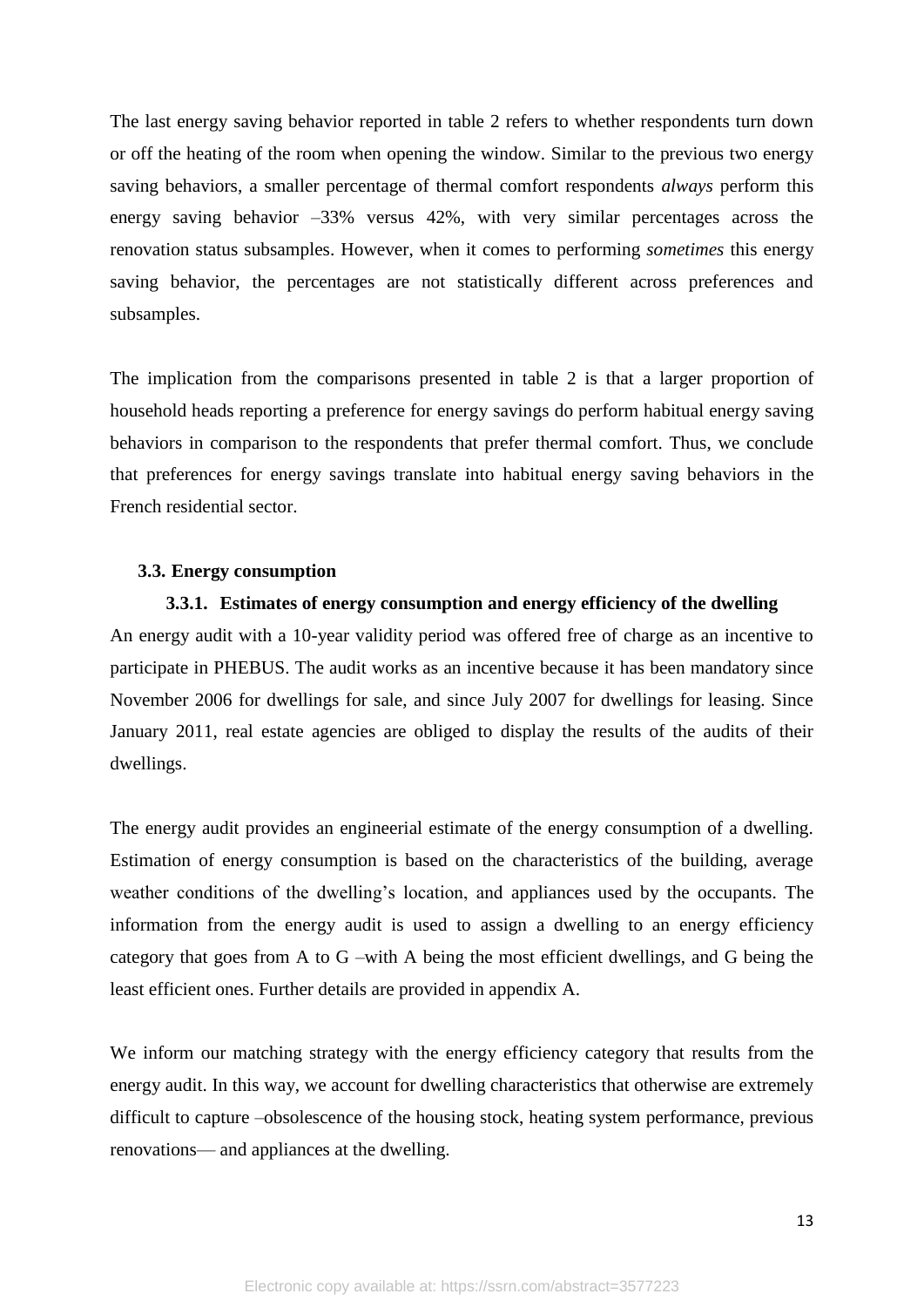#### **3.3.2. Actual energy consumption**

Actual energy consumption is directly provided in PHEBUS database. Information collected is based on households' detailed invoice and is available for each type of fuel in kilowatt hours and also converted into ton oil equivalent. Actual energy consumption is expressed in kilowatt-hours per square meter and it is based on energy bills for the year 2012. Actual energy consumption measurement includes all energy consumption, regardless of the energy uses.

Actual energy consumption is one outcome variable in our matching strategy. Table 3 reports comparisons of pre-matched means of actual energy consumption. Comparisons are carried out across preferences for thermal comfort for i) the entire sample; ii) the no renovation sample; iii) the sample that renovated for energy-related and replacement reasons; and iv) the sample that renovated for comfort and other reasons. Differences in energy consumption across preferences for thermal comfort are statistically significant at 99% confidence level for three comparisons and at 90% confidence level for one. However, the direction of the differences depends on which sample we focus our attention. For the entire sample and the no renovation sample, the respondents with preference for energy savings spend slightly more energy (around 3 KWh/m<sup>2</sup> and 14KWh/m<sup>2</sup>, respectively). For the two samples that have carried out renovations, the respondents with preference for energy savings spend less energy -around 15 KWh/m<sup>2</sup> for the sample with energy-related renovations, and 2 KWh/m<sup>2</sup> for the sample with comfort-related renovations.

Indeed, these statistically significant differences in energy consumption are expected as households with preferences for energy savings more likely carry out energy-related renovations, and consequently decrease their energy consumption –which is what the direction in the difference reflects for the energy-related renovation sample. This is the reason why we carry out a match of households before comparing energy consumptions across preferences for energy savings.

#### **3.4. Estimated CO<sup>2</sup> emissions**

We calculate  $CO_2$  emissions (kg/m<sup>2</sup>) by applying conversion factors to the actual energy consumption (estimated as explained in section 2.3.2). These conversion factors are applied for each type of fuel. That is, 0.090 for energy consumed through electricity; 0.206, for gas; 0.271, for oil; 0.343, for coal; and 0.0018 for wood (IPPC, 2013).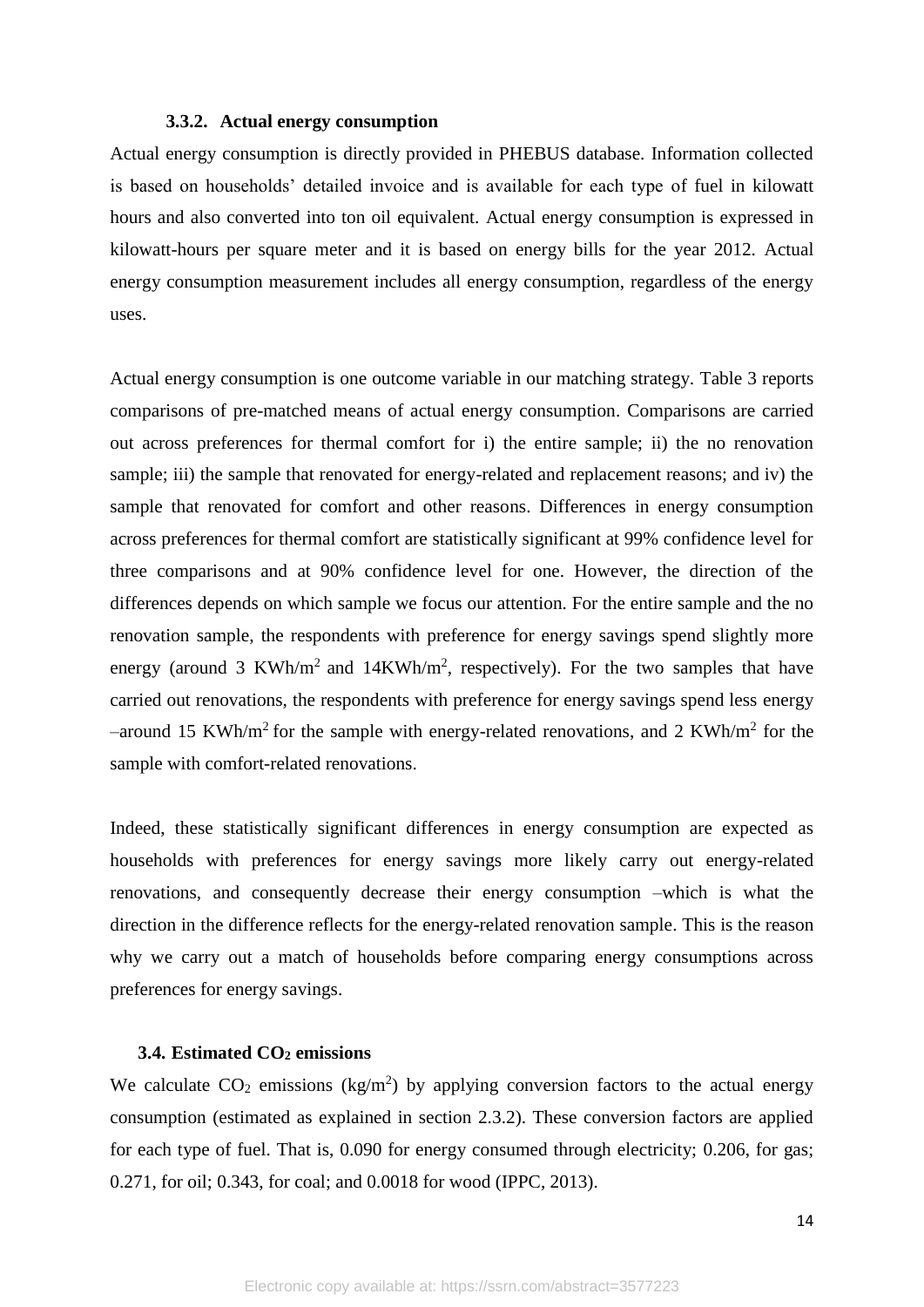Our estimates of  $CO<sub>2</sub>$  emissions are also an outcome variable in our matching strategy. Table 3 reports comparisons of pre-matched means of  $CO<sub>2</sub>$  emissions. Consistent with the comparisons of actual energy consumption across preferences, the group of respondents that prefer energy savings produces more  $CO<sub>2</sub>$  emissions for the entire and no renovation samples but produces less  $CO<sub>2</sub>$  emissions for the two renovation samples. Similar to the case of energy consumption, these differences in pre-matched means are expected: people carrying out energy-related renovations are more likely committed to decreases their energy consumption and CO<sup>2</sup> emissions –which is what seems to be happening according to table 3.

Results from the comparisons in table 3 indicate that household heads preferring energy savings and occupying a dwelling that has not been renovated do not necessarily spend less energy or produce less  $CO<sub>2</sub>$  emissions. It is only within the population that has already carried out a renovation that energy saving preferences translate into less energy consumption and less CO2 emissions.

However, the comparisons presented in table 3 do not take into consideration the socioeconomics of the households and, more importantly, the characteristics of the dwellings. These are factors to control for because energy consumption depends largely on the dwelling's dimension, location and several other characteristics that may drive the results presented in table 3 –therefore, the need to carry out a matching process before reaching conclusions.

#### **4. Identification strategy**

The identification strategy in this paper relies on distinguishing between preferences of a household head over thermal comfort and preferences of the rest of household members. This distinction is supported by the evidence pointing out to the intra-household heterogeneity in preferences for thermal comfort and the corresponding energy saving behaviors.

Departing from such distinction, and given that household heads preferring energy savings also report a higher rate of energy saving behaviors, this paper pairs households via propensity score matching techniques, using as *treatment* variable the preferences of household heads on energy savings.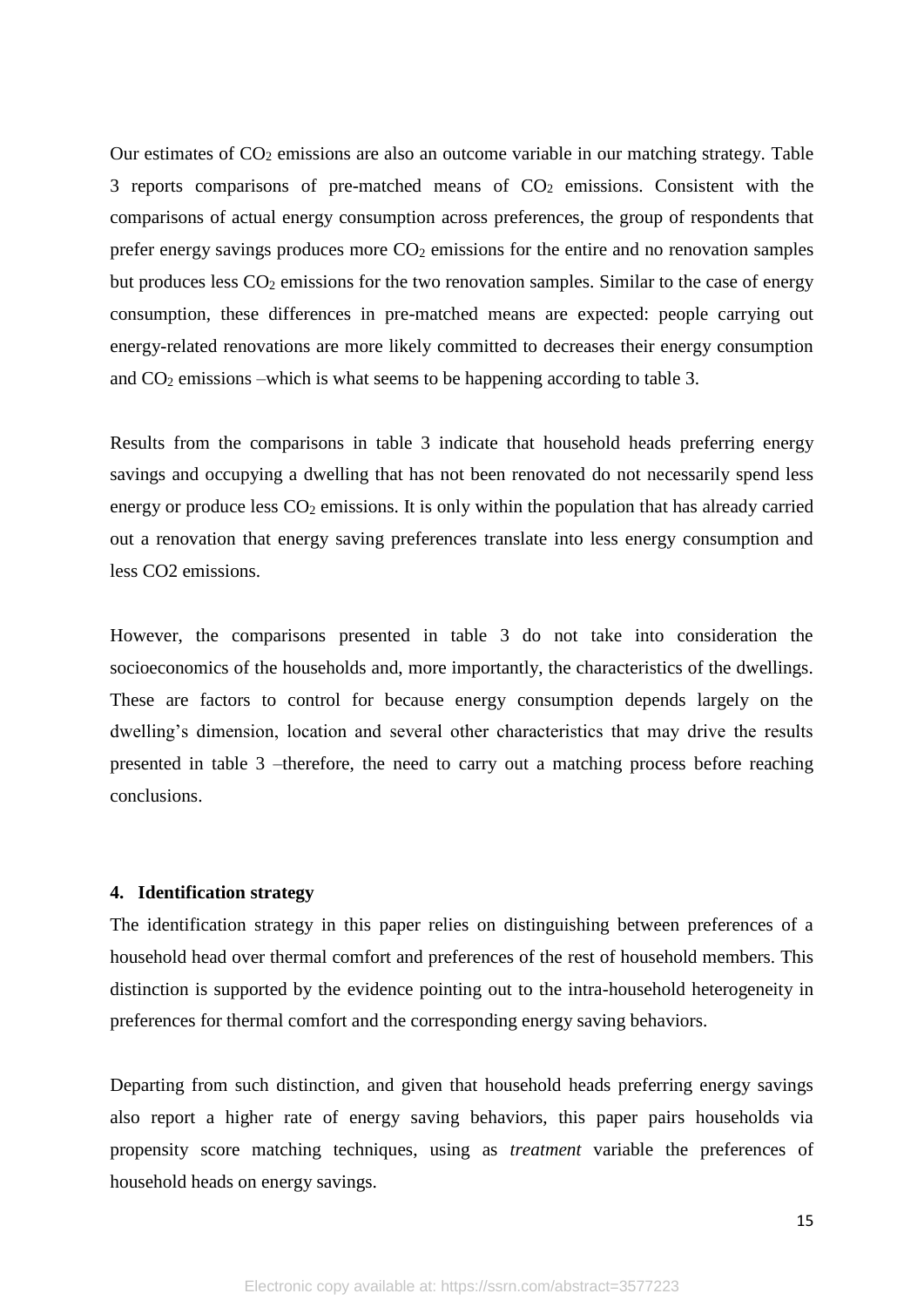We acknowledge that this matching strategy is unconventional because the treatment variable refers to preferences. Indeed, preferences at the individual level are endogenous to outcome variables at the individual level. However, in the specific context of this paper, the outcome variable is measured at the household level and is only partially influenced by the preferences and actions of the household head.

In practice, the matching strategy in this paper assumes that preferences of household heads can be conceptualized as randomly assigned to the rest of the household members. Because we have shown that household heads reporting preferences for energy savings also report higher rates of energy saving behaviors, this matching strategy allows us to claim causal effects of household heads' energy saving behaviors on household energy consumption. This is the case because this strategy balances the data under analysis. Often, statistical analysis is carried out on imbalanced data. For instance, household heads with preferences for thermal comfort may belong to households and occupy dwellings that systematically differ from the corresponding households and dwellings of household heads preferring energy savings. If meaningful comparisons are to be made, samples need to be balanced on observables which is reached via propensity score matching. Matching minimizes the variation of confounding variables by balancing the sample with respect to key factors that may influence energy consumption. This reasoning follows the argumentation by Rosenbaum and Rubin (1983) who discuss the role of the propensity scores to claim causal effects when analyzing observational data.

#### **5. Results**

Table 4 describes and reports summary statistics of all the variables informing the propensity score. To capture household characteristics, we include dichotomous variables for whether the household head is the owner of the dwelling (*owner),* and whether he/she is employed (*employed)* or retired (*retired*). In addition, we define five dichotomous variables capturing whether the household's income falls within the corresponding quintile (*income 1* to *income 5*). To capture the composition of the household, we include number of household members (*members*), and share of members *younger than 30*, *between 30 and 45*, *between 45 and 60*, and *older than 60*. We also include a dichotomous variable on whether the household owns no car (*no car*).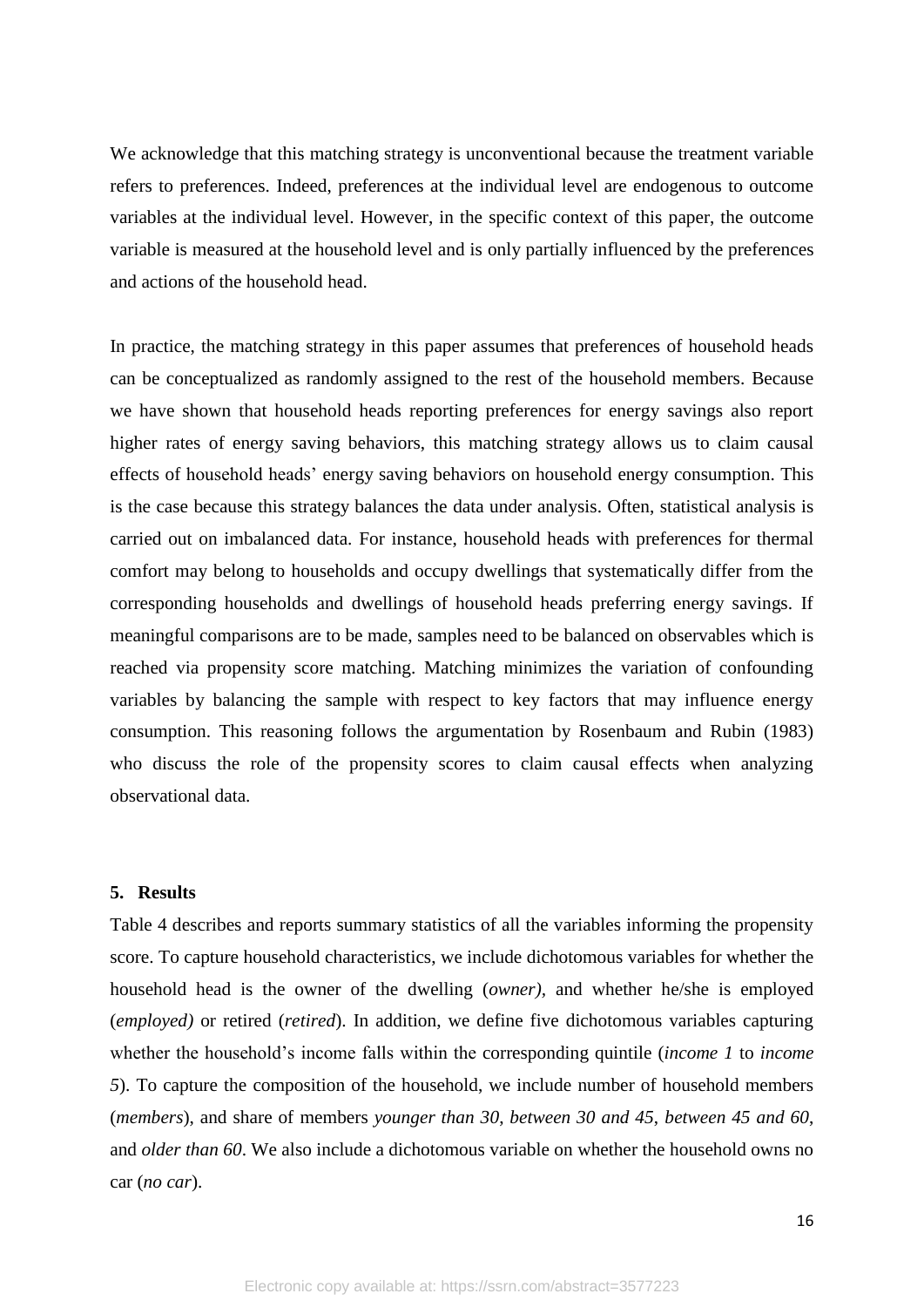Dwelling characteristics are controlled for through the energy label of the dwelling (*label A* to *label G*). This label results from the energy audit to the dwelling –i.e. it is based on estimates of energy consumption under engineering calculations that take into consideration dwelling characteristics, appliances at the dwelling, and average weather conditions. In addition to the energy labels, we control for whether the dwelling is an individual housing unit (*house*), and for the surface of the dwelling (*surface*).

In terms of location, we control for the size of the city (measured in number of inhabitants) where the dwelling is located. There are 9 dichotomous variables defining a range of number of inhabitants: *size 1* captures locations with less than 1,999 inhabitants; *size 2*, locations with more than 2,000 and up to 4,999 inhabitants; *size 3*, locations with more than 5,000 and up to 9,999 inhabitants; *size 4*, locations with more than 10,000 and up to 19,999 inhabitants; *size 5*, locations with more than 20,000 and up to 49,999 inhabitants; *size 6*, locations with more than 50,000 and up to 99,999 inhabitants; *size 7*, locations with more than 100,000 and up to 199,999 inhabitants; *size 9*, locations with more than 200,000 and up to 1,999,999 inhabitants; and *size 9* which takes value one if the location is Paris, and zero otherwise.

Table B.1. reports, for each sample under analysis, the pre-matched means of the variables informing our propensity score. In general, the figures across samples and preferences imply a large imbalance. To better illustrate this imbalance, figure 1 reports the standardized percentage bias across variables before and after the match has been performed. This bias is calculated as the difference in the means between energy savings respondents and thermal comfort respondents divided by the standard deviation of the energy savings respondents. It measures the effect from not controlling for the specific variable and it is determined by the size of the imbalance.

According to figure 1, the two variables whose imbalance has the largest impact on the bias are *income 1*, *size 4*, owner, and *income 5*. In contrast, the standardized bias for the matched sample is close to zero for all variables –which implies the resulting sample is well balanced on the observables. As illustrated by figure 2, the resulting propensity score yields a common support that ranges from 0.2 to 0.8, with a relatively similar distribution across preferences. This matching process has been replicated for the no renovation sample and the two renovations samples. Figures B.1 to B.6 illustrate the results. Figures B.1 and B.2 show that,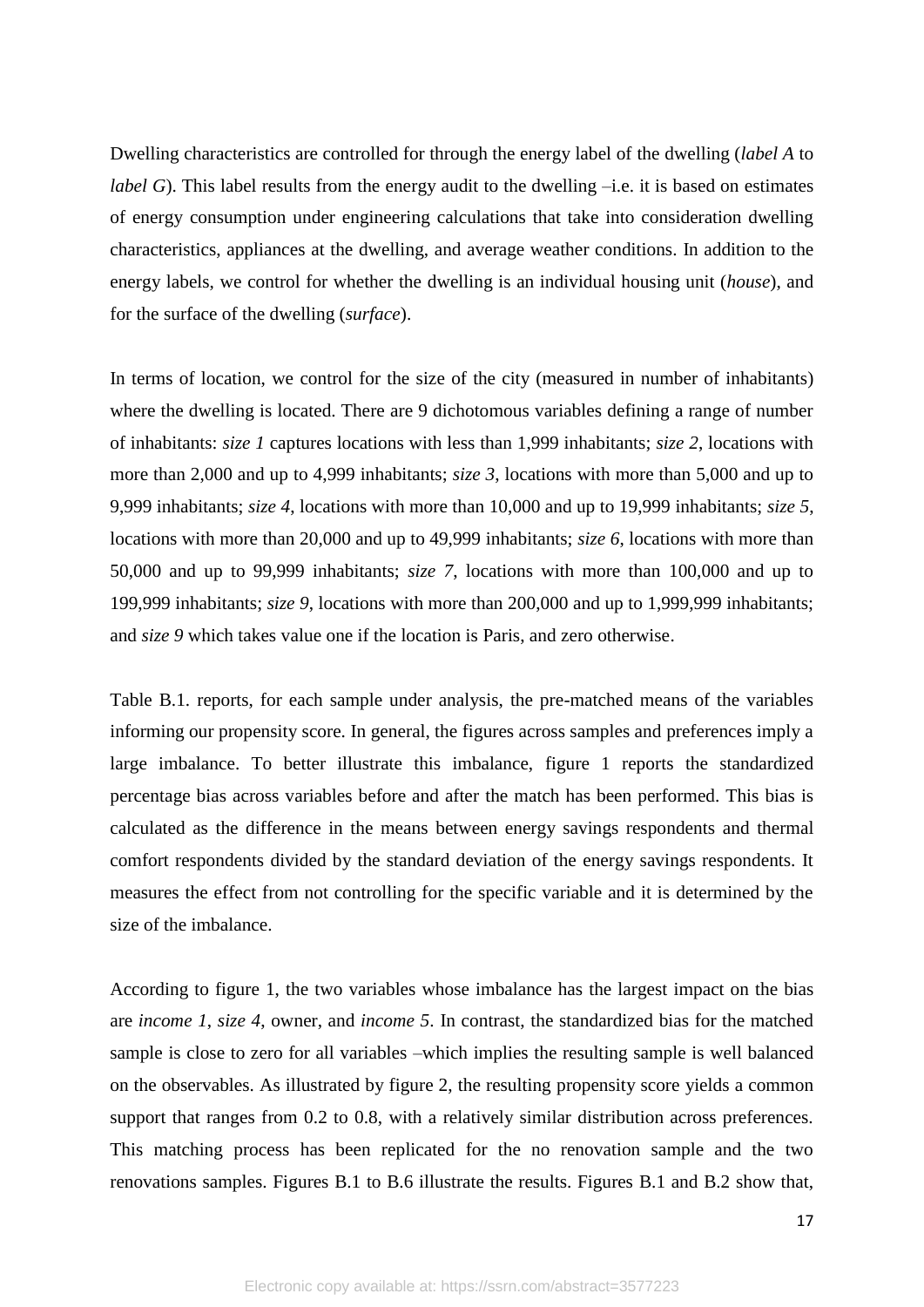for the no renovation sample, we obtain similar balancing and common support results than for the entire sample. Figures B.3 to B.6 show that, for the two renovation samples, the common support property holds also in the range of 0.2 and 0.8 but the balancing of the variables in the propensity score is less promising than for the entire sample or the no renovation sample.

Table 5 reports the comparisons that of matched means of actual household energy consumption and estimated  $CO<sub>2</sub>$  emissions. In stark contrast to table 3, comparisons in table 5 point to no differences in actual energy consumption or estimated  $CO<sub>2</sub>$  emissions across preferences for thermal comfort. This lack of differences holds for the four samples under analysis –i.e. the entire sample, the no renovation sample, and the two renovation samples. It seems to be the case that the differences documented in table 3 are driven by factors such as household's socioeconomics and composition, dwelling's characteristics and appliances at the dwelling. Once we restrict the comparisons to households that are comparable in terms of those factors, table 5 documents that preferences of household heads for energy savings are not enough to produce an impact in actual energy consumption or estimated  $CO<sub>2</sub>$  emissions.

Appendix C reports sensitivity analysis to deviations from the conditional independence assumption (CIA). This assumption implies that, given the observable characteristics, actual energy consumption and estimated  $CO<sub>2</sub>$  emissions should be independent from the probability of a household head reporting preferences for thermal comfort. This assumption is not satisfied if unobserved characteristics differ across preferences for thermal comfort. Appendix C report sensitivity of the results to a deviation from this assumption. For each outcome, situations with and without confounder (or main covariates) stay relatively stable. The sensitivity analysis confirms the robustness of the results.

#### **6. Conclusions and discussion**

Focusing on the French residential sector, this paper documents that household heads' habitual energy saving behaviors produce no discernible impact on household's actual energy consumption or estimated  $CO<sub>2</sub>$  emissions. This lack of effects holds across dwellings' renovation status –i.e. with no renovation and with renovations— which we interpret as evidence that this (null) result holds for the French residential sector –conditional on carrying out comparisons on balanced samples.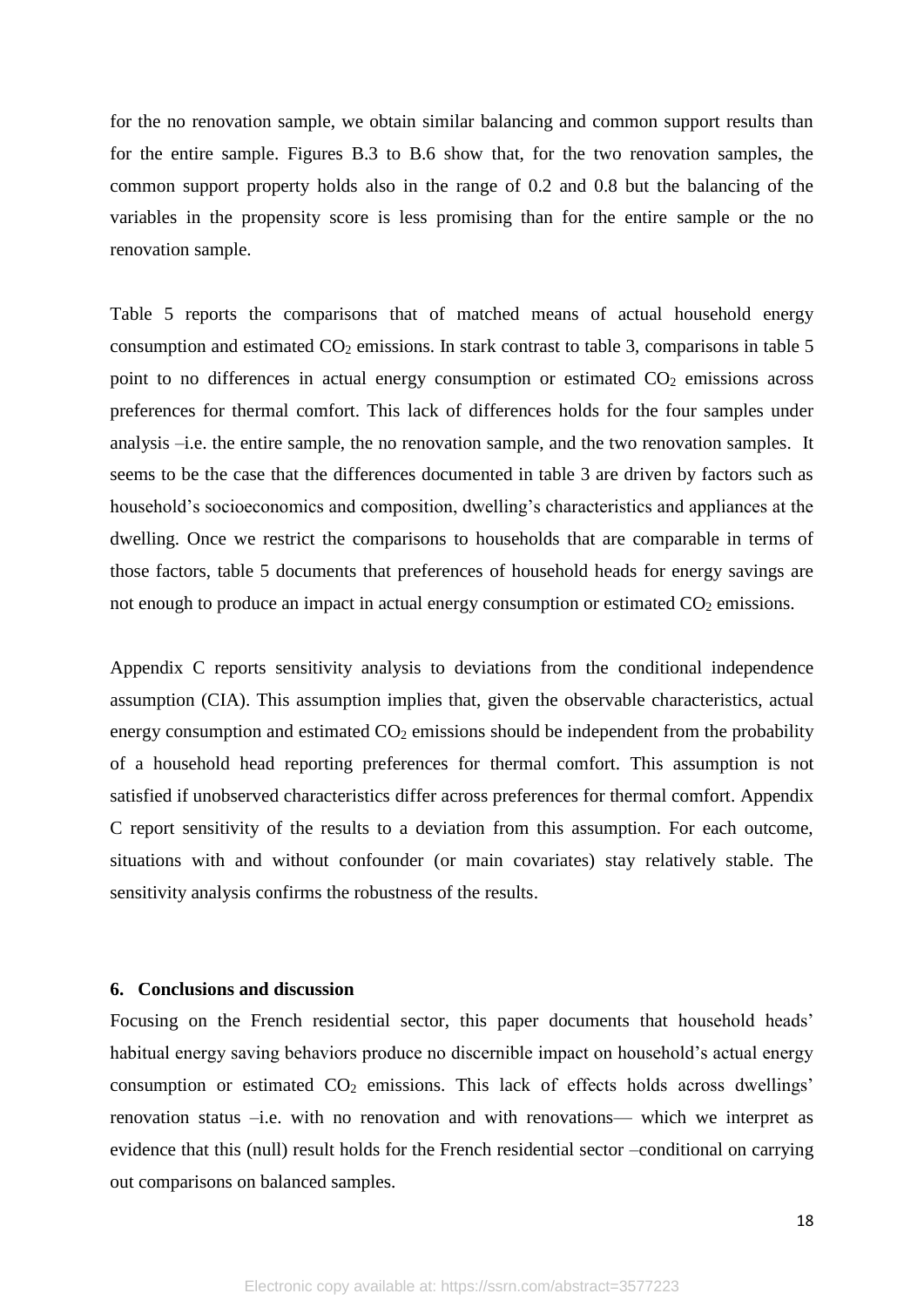We suggest that this lack of impacts implies that energy saving behaviors of a household head generally does not compensate the energy intensive behaviors of other household members. While the head of a household pays the energy bills, all household members consume energy. As suggested by the literature documenting intra-household heterogeneity in preferences for thermal comfort and associated energy saving behaviors, household energy consumption results from a decentralized, usually unnegotiated dynamic among household members. That is, while a household head may do her best to save energy, the eldest member may pursue higher temperatures in his/her own room and the spouse may be more incline to manipulate the thermostat.

The implication for energy policies aiming to increase habitual energy saving behaviors is that only targeting occupants that are involved in energy-related decisions may not be enough –all household members need to be reached. Also, our results have implications for engineering models that aim to take into account occupants' energy saving behaviors. These attempts are carried out to avoid that the energy performance gap is due to an incorrect calibration of parameters. However, our results suggest that it is not enough to account for heterogeneity across households but also within households. The previous implication requires the gathering of richer datasets that describe energy related behaviors of all household members. Indeed, there are previous study cases that collect rich information on each household member (e.g. Tweed et al., 2014) but we are not aware of whether such a rich dataset is available for a nationally representative sample.

Indeed, a drawback that this study shares with previous ones is the limited data availability. In the context of this study, had we observed the preferences and behaviors of all household members, we could have tested the assumption that household head preferences for energy savings do not, in average, represent the preferences of the rest of the household members. Also, as social desirability might be behind our results if respondents report more energy saving behaviors than they actually carry out because they want to look good to the eyes of the enumerator, it would be ideal to rely on observed energy saving behaviors instead of selfreported ones. On this respect, we rely on the consistency that we document between selfreported preferences for thermal comfort and self-reported energy saving behaviors.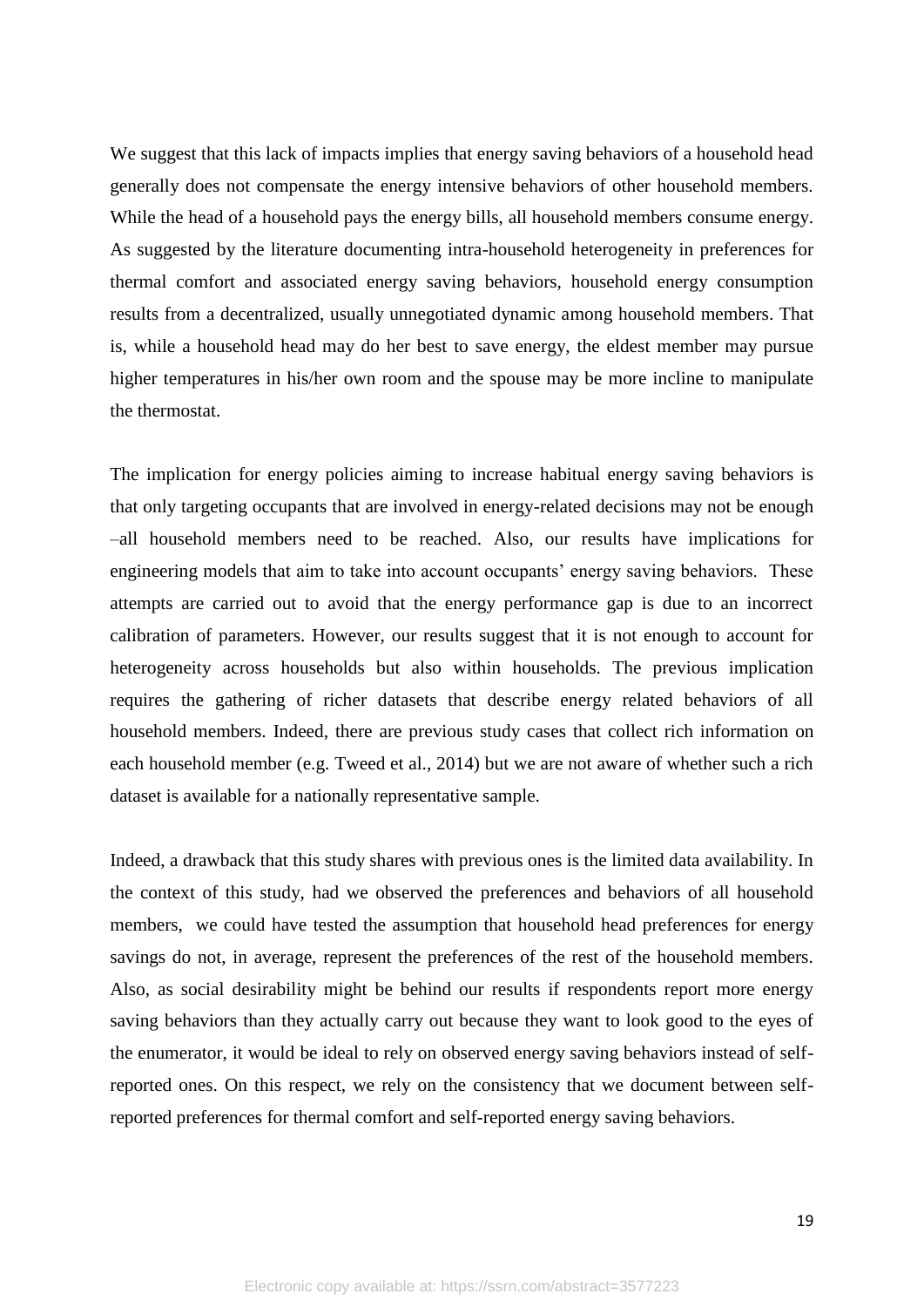We acknowledge that matching households based on differences in household heads' preferences is not only unconventional but likely problematic due to the potential for endogeneity. That is, economists would expect that households with lower energy consumption are the ones whose heads prefer energy savings and, therefore, our comparison strategy should mechanically yield lower energy consumption in households whose heads report energy saving habits. We highlight that we observe differences in average energy consumptions when carrying out comparisons on unmatched samples, but once balanced samples are compared, differences become statistically insignificant. Had systematic unobserved heterogeneity remained once samples were balanced, the differences in energy consumption should have remained as well.

Current practice in energy economics research make no difference between respondents' energy saving behaviors and the rest of the household members when analyzing samples that are representative at the household level. We identify the need for further research on the implications of this practice.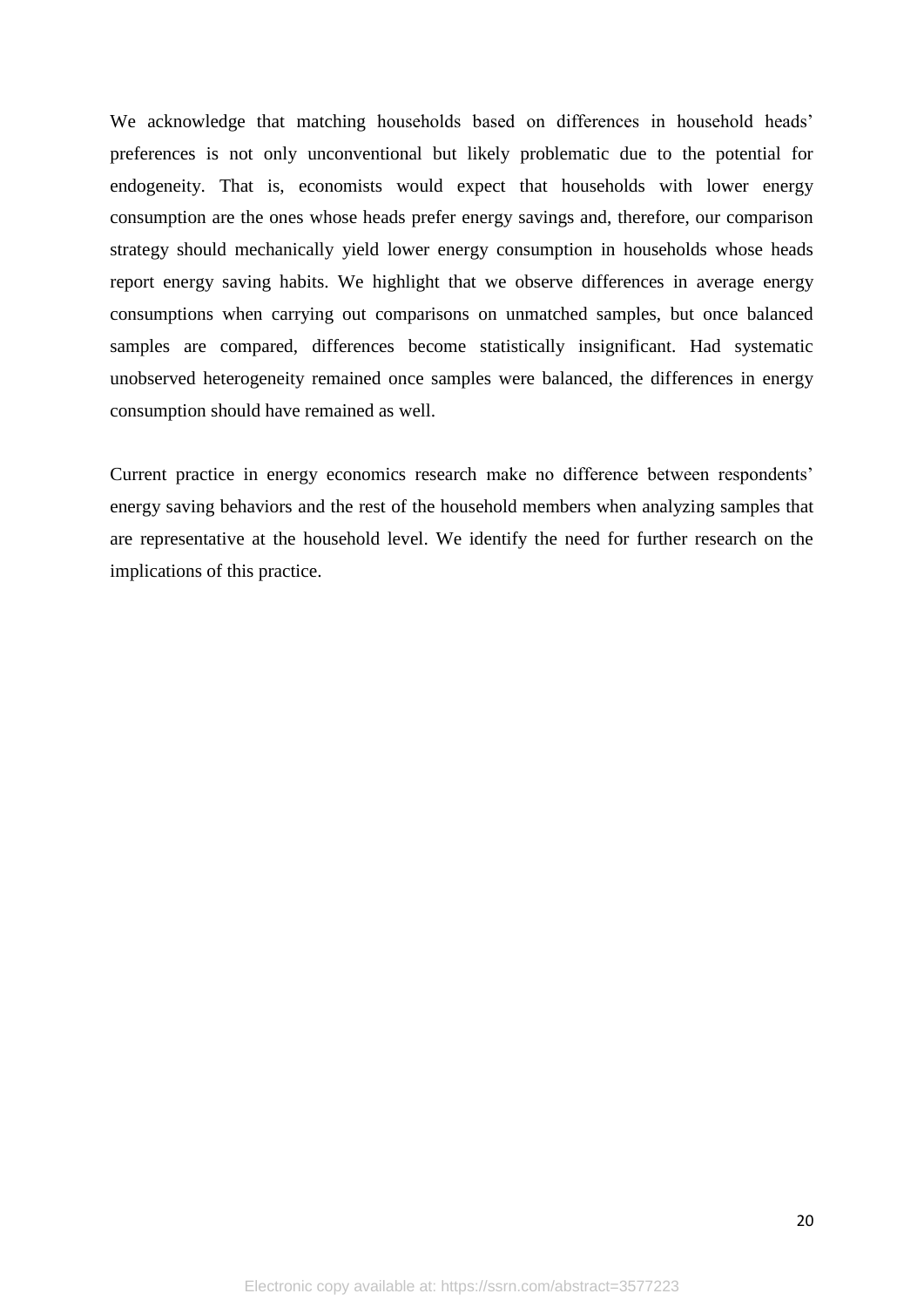#### **REFERENCES**

- Aydin, E., Kok, N., & Brounen, D. (2017). Energy efficiency and household behavior: the rebound effect in the residential sector. The RAND Journal of Economics, 48(3), 749- 782.
- Bakaloglou, S., & Charlier, D. (2019). Energy Consumption in the French Residential Sector: How Much do Individual Preferences Matter?. The Energy Journal, 40(3).
- Barr, S., Gilg, A. W., & Ford, N. (2005). The household energy gap: examining the divide between habitual-and purchase-related conservation behaviours. Energy policy, 33(11), 1425-1444.
- Belaid, F. (2016). Understanding the spectrum of domestic energy consumption: Empirical evidence from France. Energy Policy, 92, 220-233.
- Belaid, F. (2017). Untangling the complexity of the direct and indirect determinants of the residential energy consumption in France: Quantitative analysis using a structural equation modeling approach. Energy Policy, 110, 246-256.
- Belaid, F., & Garcia, T. (2016). Understanding the spectrum of residential energy-saving behaviours: French evidence using disaggregated data. Energy Economics, 57, 204- 214.
- Brounen, D., Kok, N., & Quigley, J. M. (2013). Energy literacy, awareness, and conservation behavior of residential households. Energy Economics, 38, 42-50.
- Cayla, J. M., Maizi, N., & Marchand, C. (2011). The role of income in energy consumption behaviour: Evidence from French households data. Energy policy, 39(12), 7874-7883.
- Charlier, D. (2015). Energy efficiency investments in the context of split incentives among French households. Energy Policy, 87, 465-479.
- Charlier, D., & Legendre, B. (2019). A multidimensional approach to measuring fuel poverty. The Energy Journal, 40(2).
- Charlier, D., & Risch, A. (2012). Evaluation of the impact of environmental public policy measures on energy consumption and greenhouse gas emissions in the French residential sector. Energy Policy, 46, 170-184.
- Charlier, D., Risch, A., & Salmon, C. (2018). Energy burden alleviation and greenhouse gas emissions reduction: Can we reach two objectives with one policy?. Ecological Economics, 143, 294-313.
- Couture, S., Garcia, S., & Reynaud, A. (2012). Household energy choices and fuelwood consumption: An econometric approach using French data. Energy Economics, 34(6), 1972-1981.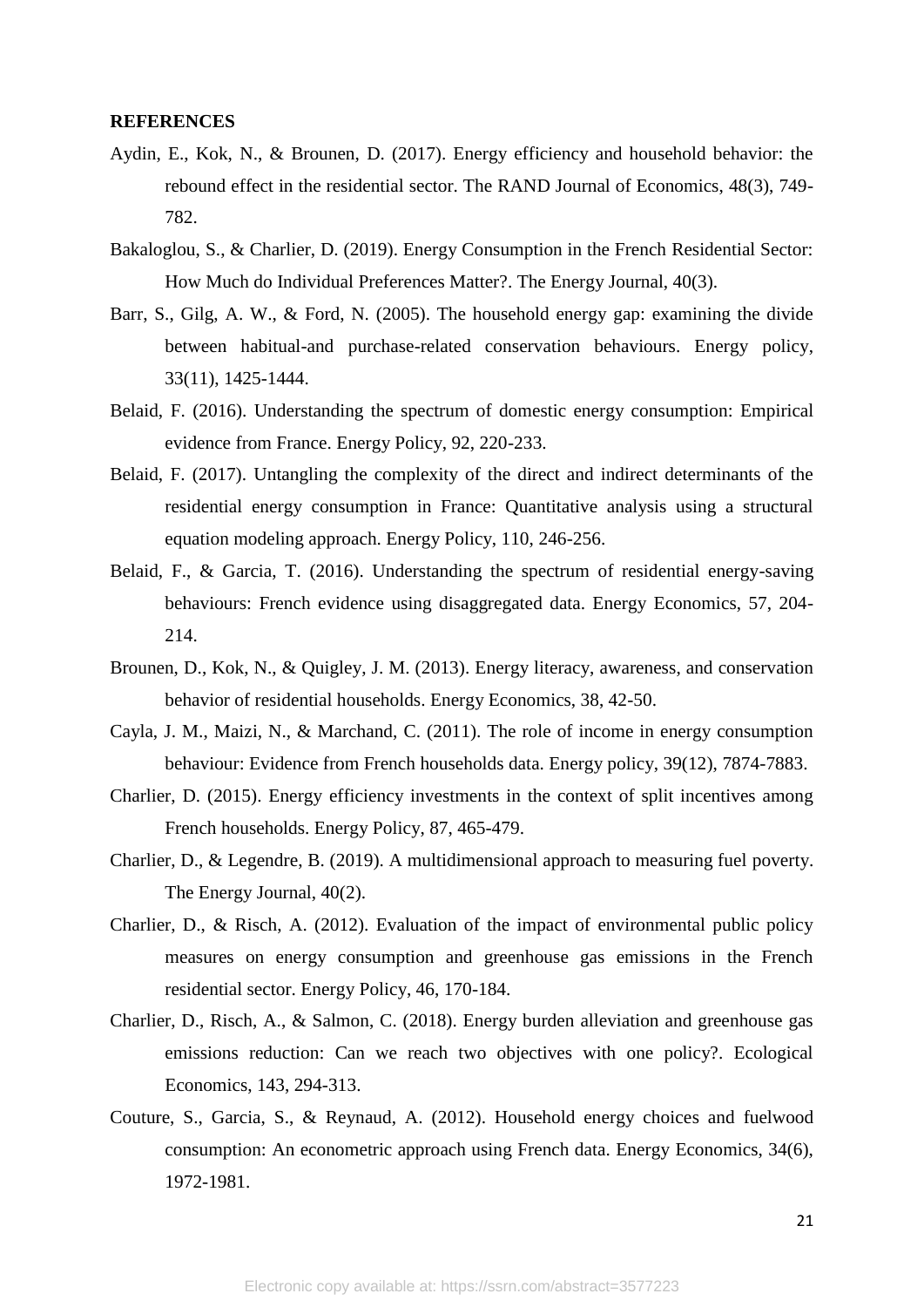- Daniel, L., Soebarto, V., & Williamson, T. (2015). House energy rating schemes and low energy dwellings: The impact of occupant behaviours in Australia. Energy and Buildings, 88, 34-44.
- Davis, L. W., Martinez, S., & Taboada, B. (2020). How effective is energy-efficient housing? Evidence from a field trial in Mexico. Journal of Development Economics, 143.
- Ek, K., & Soderholm, P. (2010). The devil is in the details: Household electricity saving behavior and the role of information. Energy Policy, 38(3), 1578-1587.
- Enzler, H. B., Diekmann, A., & Liebe, U. (2019). Do environmental concern and future orientation predict metered household electricity use?. Journal of Environmental Psychology, 62, 22-29.
- Gillingham, K., Kotchen, M. J., Rapson, D. S., & Wagner, G. (2013). Energy policy: The rebound effect is overplayed. Nature, 493(7433), 475.
- Gillingham, K., & Palmer, K. (2014). Bridging the energy efficiency gap: Policy insights from economic theory and empirical evidence. Review of Environmental Economics and Policy, 8(1), 18-38.
- Gillingham, K., Rapson, D., & Wagner, G. (2016). The rebound effect and energy efficiency policy. Review of Environmental Economics and Policy, 10(1), 68-88.
- Gram-Hanssen, K. (2013). Efficient technologies or user behaviour, which is the more important when reducing households' energy consumption?. Energy Efficiency, 6(3), 447-457.
- Guerra Santin, O. (2013). Occupant behaviour in energy efficient dwellings: evidence of a rebound effect. Journal of Housing and the Built Environment, 28(2), 311-327.
- Hache, E., Leboullenger, D., & Mignon, V. (2017). Beyond average energy consumption in the French residential housing market: A household classification approach. Energy Policy, 107, 82-95.
- Hediger, C., Farsi, M., & Weber, S. (2018). Turn it up and open the window: On the rebound effects in residential heating. Ecological economics, 149, 21-39.
- Hori, S., Kondo, K., Nogata, D., & Ben, H. (2013). The determinants of household energysaving behavior: Survey and comparison in five major Asian cities. Energy Policy, 52, 354-362.
- Hwang, R. L., Cheng, M. J., Lin, T. P., & Ho, M. C. (2009). Thermal perceptions, general adaptation methods and occupant's idea about the trade-off between thermal comfort and energy saving in hot–humid regions. Building and Environment, 44(6), 1128-1134.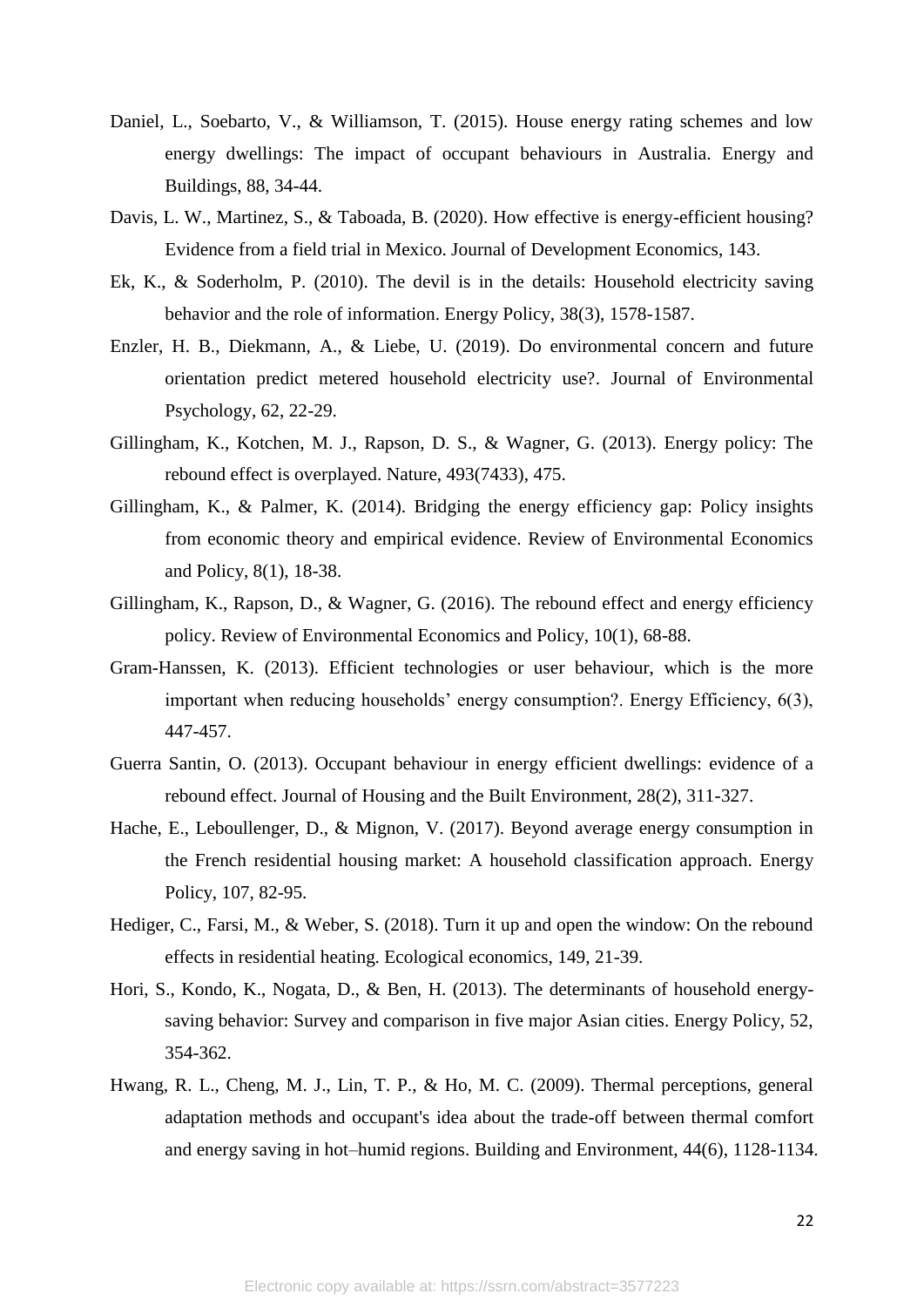- Ichino, A., Mealli F. and Nannicini T. (2008). "From temporary help jobs to permanent employment: What can we learn from matching estimators and their sensitivity?" Journal of Applied Econometrics.
- IPPC (2013). Non-CO2 Emissions From Stationary Combustion. Good Practice Guidance and Uncertainty Management in National Greenhouse Gas Inventories, IPCC Guidelines.
- Karjalainen, S. (2007). Gender differences in thermal comfort and use of thermostats in everyday thermal environments. Building and environment, 42(4), 1594-1603.
- Luo, M., Cao, B., Zhou, X., Li, M., Zhang, J., Ouyang, Q., & Zhu, Y. (2014). Can personal control influence human thermal comfort? A field study in residential buildings in China in winter. Energy and Buildings, 72, 411-418.
- Martinsson, J., Lundqvist, L. J., & Sundstrom, A. (2011). Energy saving in Swedish households. The (relative) importance of environmental attitudes. Energy policy, 39(9), 5182-5191.
- Nauges, C., & Wheeler, S. A. (2017). The complex relationship between households' climate change concerns and their water and energy mitigation behaviour. Ecological economics, 141, 87-94.
- Nauleau, M. L. (2014). Free-riding on tax credits for home insulation in France: An econometric assessment using panel data. Energy Economics, 46, 78-92.
- Palmer, K., & Walls, M. (2016). Using information to close the energy efficiency gap: a review of benchmarking and disclosure ordinances. Energy Efficiency. doi:10.1007/s12053-016-9480-5.
- Quaglione, D., Cassetta, E., Crociata, A., & Sarra, A. (2017). Exploring additional determinants of energy-saving behaviour: The influence of individuals' participation in cultural activities. Energy Policy, 108, 503-511.
- Rosenbaum, P. R., & Rubin D. B. (1983). The central role of the propensity score in observational studies for causal effects. Biometrika, 70, 41-55.
- Schakib-Ekbatan, K., Cakıcı, F. Z., Schweiker, M., & Wagner, A. (2015). Does the occupant behavior match the energy concept of the building?–Analysis of a German naturally ventilated office building. Building and Environment, 84, 142-150.
- Tabi, A. (2013). Does pro-environmental behaviour affect carbon emissions?. Energy Policy, 63, 972-981.
- Tweed, C., Dixon, D., Hinton, E., & Bickerstaff, K. (2014). Thermal comfort practices in the home and their impact on energy consumption. Architectural Engineering and Design Management, 10(1-2), 1-24.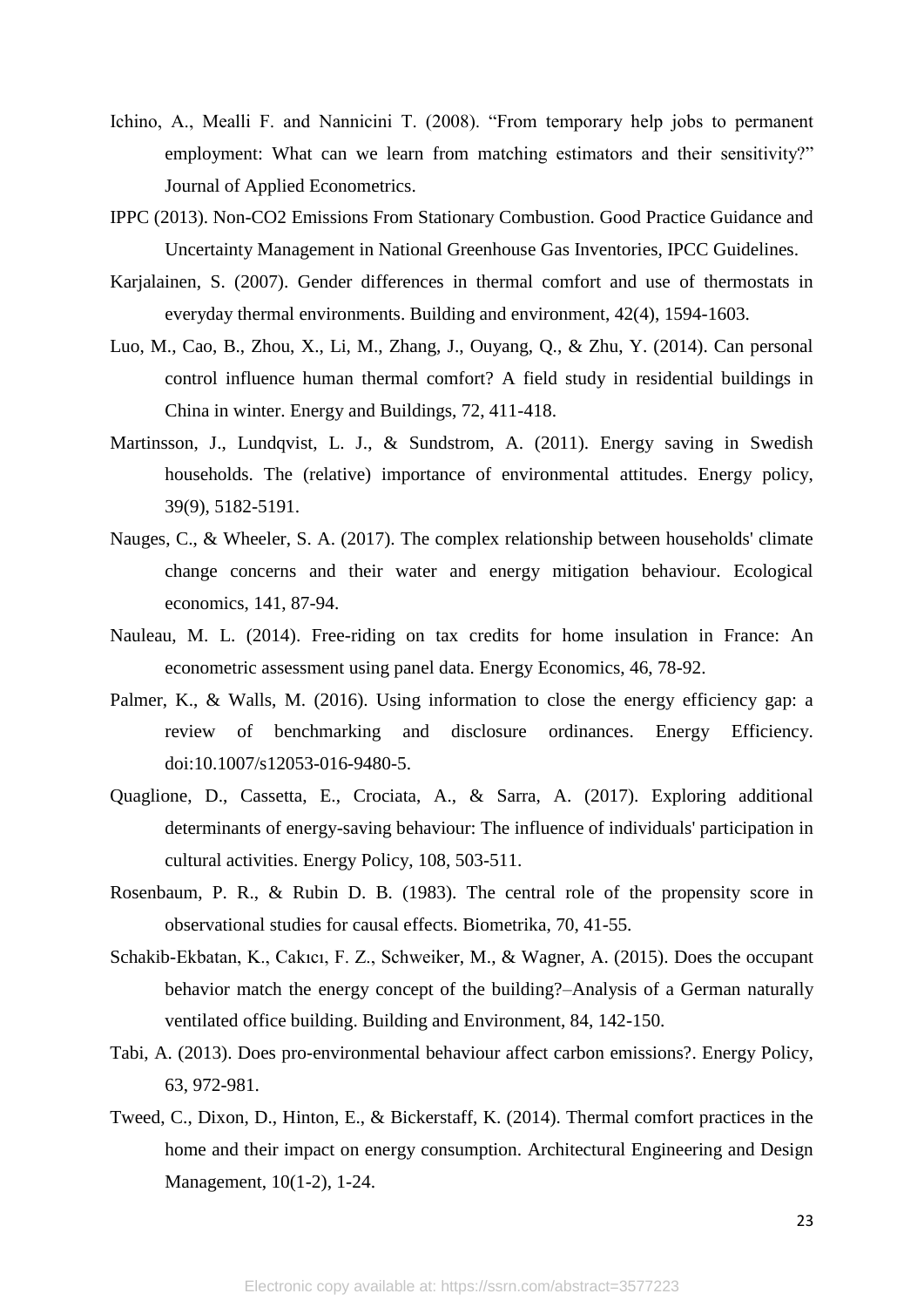- Tweed, C., Humes, N., & Zapata-Lancaster, G. (2015). The changing landscape of thermal experience and warmth in older people's dwellings. Energy Policy, 84, 223-232.
- van Hoof, J., Schellen, L., Soebarto, V., Wong, J. K. W., & Kazak, J. K. (2017). Ten questions concerning thermal comfort and ageing. Building and Environment, 120, 123-133.
- Wang, S., Lin, S., & Li, J. (2018). Exploring the effects of non-cognitive and emotional factors on household electricity saving behavior. Energy policy, 115, 171-180.
- Wang, B., Wang, X., Guo, D., Zhang, B., & Wang, Z. (2018). Analysis of factors influencing residents' habitual energy-saving behaviour based on NAM and TPB models: Egoism or altruism?. Energy policy, 116, 68-77.
- Zou, P. X., Xu, X., Sanjayan, J., & Wang, J. (2018). Review of 10 years research on building energy performance gap: Life-cycle and stakeholder perspectives. *Energy and Buildings*, 178, 165-181.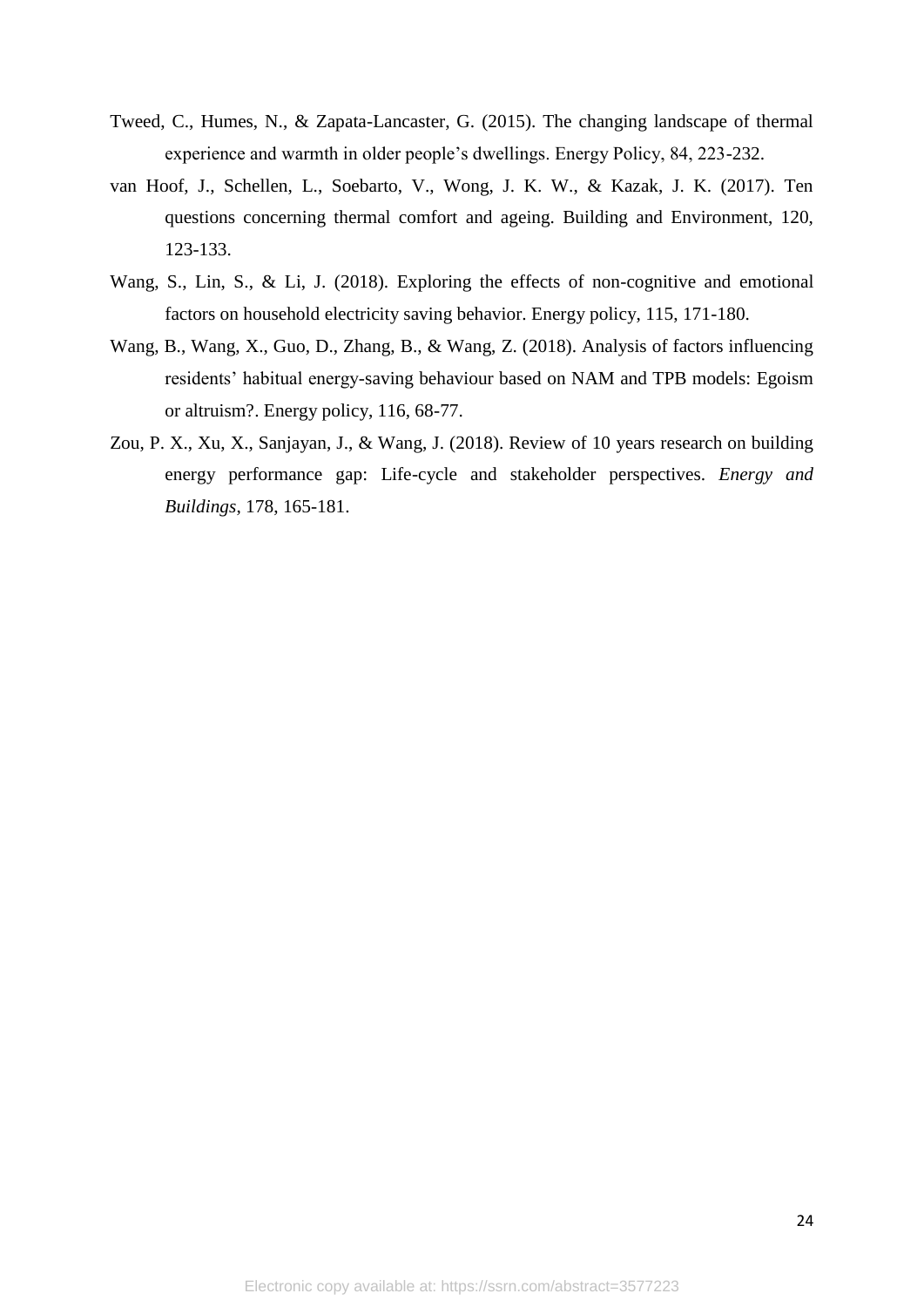## **Tables and figures**

|                  |                                  |                  |        | <b>Number of</b><br>respondents  |         |  |
|------------------|----------------------------------|------------------|--------|----------------------------------|---------|--|
|                  |                                  |                  |        | (% of sample                     |         |  |
|                  |                                  |                  |        | of reference)                    |         |  |
|                  |                                  |                  |        | with preference for <sup>1</sup> |         |  |
|                  |                                  |                  | $%$ of |                                  |         |  |
|                  |                                  | <b>Number of</b> | entire | thermal                          | energy  |  |
|                  | Sample of reference              | respondents      | sample | comfort                          | savings |  |
|                  | Entire sample                    | 2'243            | 100    | 935                              | 1'308   |  |
|                  |                                  |                  |        | (41.68)                          | (58.31) |  |
|                  | <b>No Renovation</b>             | 1'151            | 51.33  | 483                              | 668     |  |
|                  |                                  |                  |        | (41.94)                          | (58.05) |  |
|                  | Renovation                       | 1'092            | 48.67  | 452                              | 640     |  |
|                  |                                  |                  |        | (41.40)                          | (58.66) |  |
|                  | <b>Reasons for renovation</b>    |                  |        |                                  |         |  |
| Replacement/     | Replacement of used appliances/  | 262              | 11.67  | 103                              | 159     |  |
| Protection/      | protection against noise and/or  |                  |        | (39.24)                          | (60.83) |  |
| Health           | humidity/ health-related reasons |                  |        |                                  |         |  |
|                  |                                  |                  |        |                                  |         |  |
| Energy-related   | Decrease energy expenditures     | 298              | 13.28  | 124                              | 174     |  |
|                  | and/or improve of heating system |                  |        | (41.64)                          | (58.35) |  |
|                  |                                  |                  |        |                                  |         |  |
| Thermal comfort/ | Other reasons, including comfort | 532              | 23.74  | 225                              | 307     |  |
| Other            | Reasons                          |                  |        | (42.29)                          | (57.70) |  |

**Table 1. Households heads' preferences for thermal comfort (n=2,243)**

<sup>1</sup> "When it comes to indoor heating, do you prefer …?". This question is asked after gathering energy saving behaviors.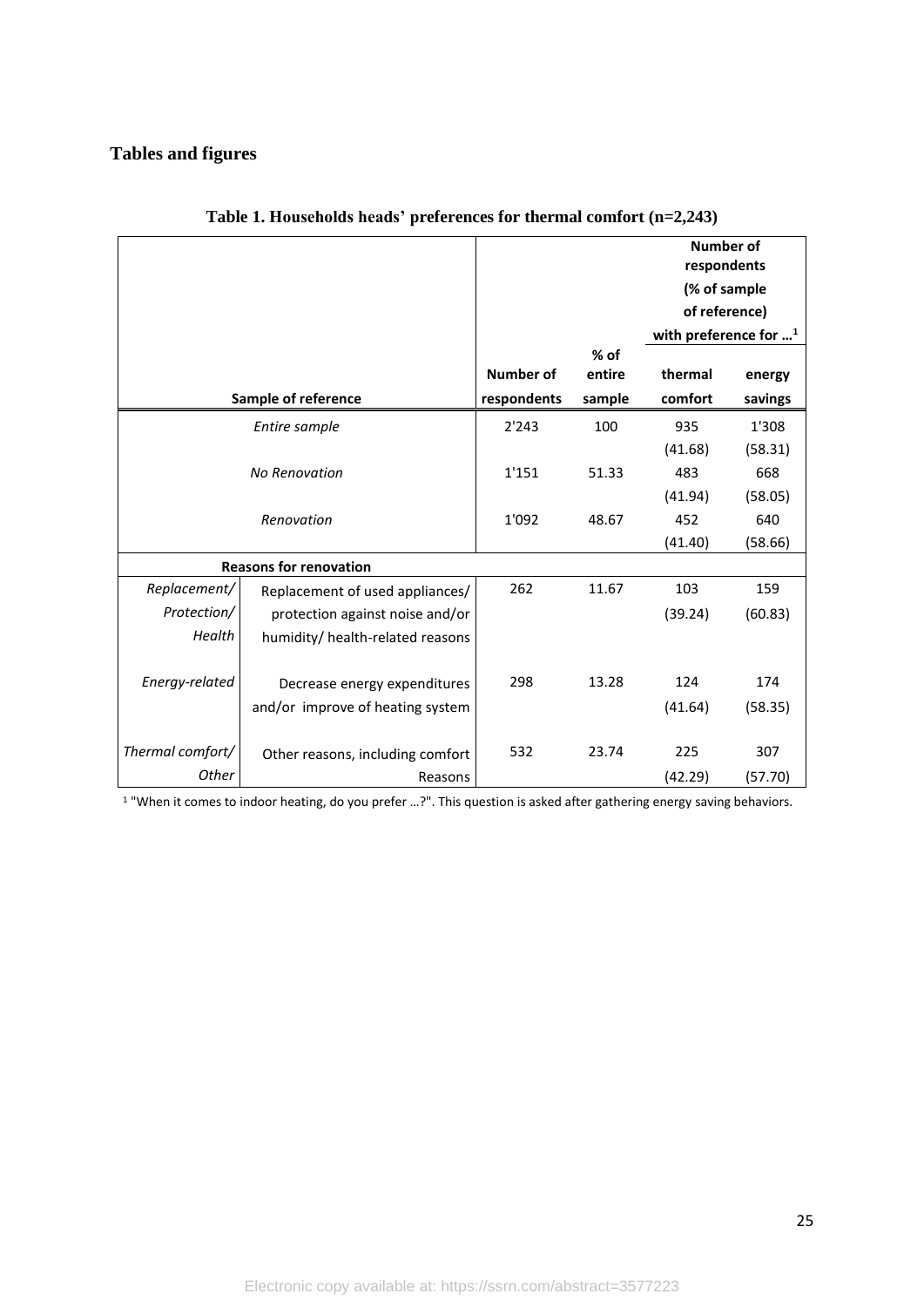|                                                                                                            | Preference for $\mathbf{u}^1$ |            |                   |            |                              |                   |                       |            |  |
|------------------------------------------------------------------------------------------------------------|-------------------------------|------------|-------------------|------------|------------------------------|-------------------|-----------------------|------------|--|
|                                                                                                            | thermal                       | energy     | thermal           | energy     | thermal                      | energy            | thermal               | energy     |  |
|                                                                                                            | comfort                       | savings    | comfort           | savings    | comfort                      | savings           | comfort               | savings    |  |
|                                                                                                            |                               |            |                   |            | <b>Renovation for</b>        |                   | <b>Renovation for</b> |            |  |
|                                                                                                            | <b>Entire</b>                 |            | No renovation     |            | energy-related               |                   | comfort and           |            |  |
| Habitual energy saving                                                                                     | sample                        |            | sample            |            | and replacement <sup>2</sup> |                   | other reasons         |            |  |
| <b>behaviors</b>                                                                                           | $(n=2,243)$                   |            | (n=1,151)         |            | reasons (n=560)              |                   | $(n=532)$             |            |  |
| Last winter, were you in the habit of regularly lowering the temperature or turning off the heating in the |                               |            |                   |            |                              |                   |                       |            |  |
| bedrooms                                                                                                   |                               |            |                   |            |                              |                   |                       |            |  |
| At daylight time                                                                                           | 0.27                          | 0.35       | 0.26              | 0.34       | 0.26                         | 0.36              | 0.28                  | 0.38       |  |
| At night                                                                                                   | 0.43                          | 0.50       | 0.41              | 0.46       | 0.46                         | 0.53              | 0.45                  | 0.54       |  |
| During the last heating period, when your dwelling was unoccupied, did you                                 |                               |            |                   |            |                              |                   |                       |            |  |
| turn off the heat?                                                                                         | 0.09                          | 0.13       | $0.11^{3}$        | $0.12^{3}$ | 0.07                         | 0.12              | 0.09                  | 0.14       |  |
| When you open the window to ventilate a room, do you turn down or off the heating of the room?             |                               |            |                   |            |                              |                   |                       |            |  |
| Always                                                                                                     | 0.33                          | 0.42       | 0.33              | 0.42       | 0.32                         | 0.45              | 0.36                  | 0.42       |  |
| Sometimes                                                                                                  | 0.06 <sup>3</sup>             | $0.05^{3}$ | 0.05 <sup>3</sup> | $0.05^{3}$ | 0.09 <sup>3</sup>            | 0.06 <sup>3</sup> | $0.05^{3}$            | $0.05^{3}$ |  |

**Table 2. Household heads' preferences for thermal comfort and energy-saving behaviors**

<sup>1</sup> "When it comes to indoor heating, do you prefer …?". This question is asked after gathering energy-saving behaviors.

<sup>2</sup> Replacement stands for replacement, protection, and health-related reasons.

<sup>3</sup> The null hypothesis of equality of proportions cannot be rejected with 90% confidence level. All the rest of the proportions are statistically different at 90% confidence level or more.

|                                                                            |                             | Preference for $\dots$ <sup>1</sup> |        |                |          |        |  |  |  |
|----------------------------------------------------------------------------|-----------------------------|-------------------------------------|--------|----------------|----------|--------|--|--|--|
|                                                                            | thermal comfort             |                                     |        | energy savings |          |        |  |  |  |
| <b>Outcome variable</b>                                                    | Mean                        | Std. Dev.                           |        | Std. Dev       | t-test   |        |  |  |  |
|                                                                            | Entire sample ( $n=2,243$ ) |                                     |        |                |          |        |  |  |  |
| Energy consumption (KWh/m <sup>2</sup> )                                   | 160.62                      | 10.32                               | 163.47 | 12.71          | $-5.85$  | ***    |  |  |  |
| CO2 emissions (kg.CO2/m <sup>2</sup> )                                     | 8.30                        | 4.93                                | 6.35   | 4.49           | 9.60     | ***    |  |  |  |
| No renovation sample $(n=1,151)$                                           |                             |                                     |        |                |          |        |  |  |  |
| Energy consumption ( $KWh/m^2$ )                                           | 155.33                      | 10.18                               | 169.08 | 14.05          | $-19.25$ | ***    |  |  |  |
| CO2 emissions (kg.CO2/m <sup>2</sup> )                                     | 6.98                        | 4.72                                | 6.41   | 4.63           | 2.06     | $***$  |  |  |  |
| Renovation for energy-related and replacement <sup>2</sup> reasons (n=560) |                             |                                     |        |                |          |        |  |  |  |
| Energy consumption (KWh/m <sup>2</sup> )                                   | 172.64                      | 10.91                               | 157.11 | 10.33          | 16.90    | ***    |  |  |  |
| CO2 emissions (kg.CO2/m <sup>2</sup> )                                     | 9.44                        | 5.22                                | 6.77   | 4.46           | 6.29     | ***    |  |  |  |
| Renovation for comfort and other reasons (n=532)                           |                             |                                     |        |                |          |        |  |  |  |
| Energy consumption (KWh/m <sup>2</sup> )                                   | 158.59                      | 9.85                                | 156.86 | 10.25          | 1.97     | $\ast$ |  |  |  |
| CO2 emissions (kg.CO2/m <sup>2</sup> )                                     | 9.80                        | 4.97                                | 5.77   | 4.16           | 9.86     | ***    |  |  |  |
|                                                                            |                             |                                     |        |                |          |        |  |  |  |

#### **Table 3. Comparison of pre-matched outcome variables across preferences for thermal comfort**

Difference between average numbers is statistically significant at \* 90%, \*\* 95%, and \*\*\* 99% level.

<sup>1</sup>"When it comes to indoor heating, do you prefer …?".

<sup>2</sup> Replacement stands for replacement, protection, and health-related reasons.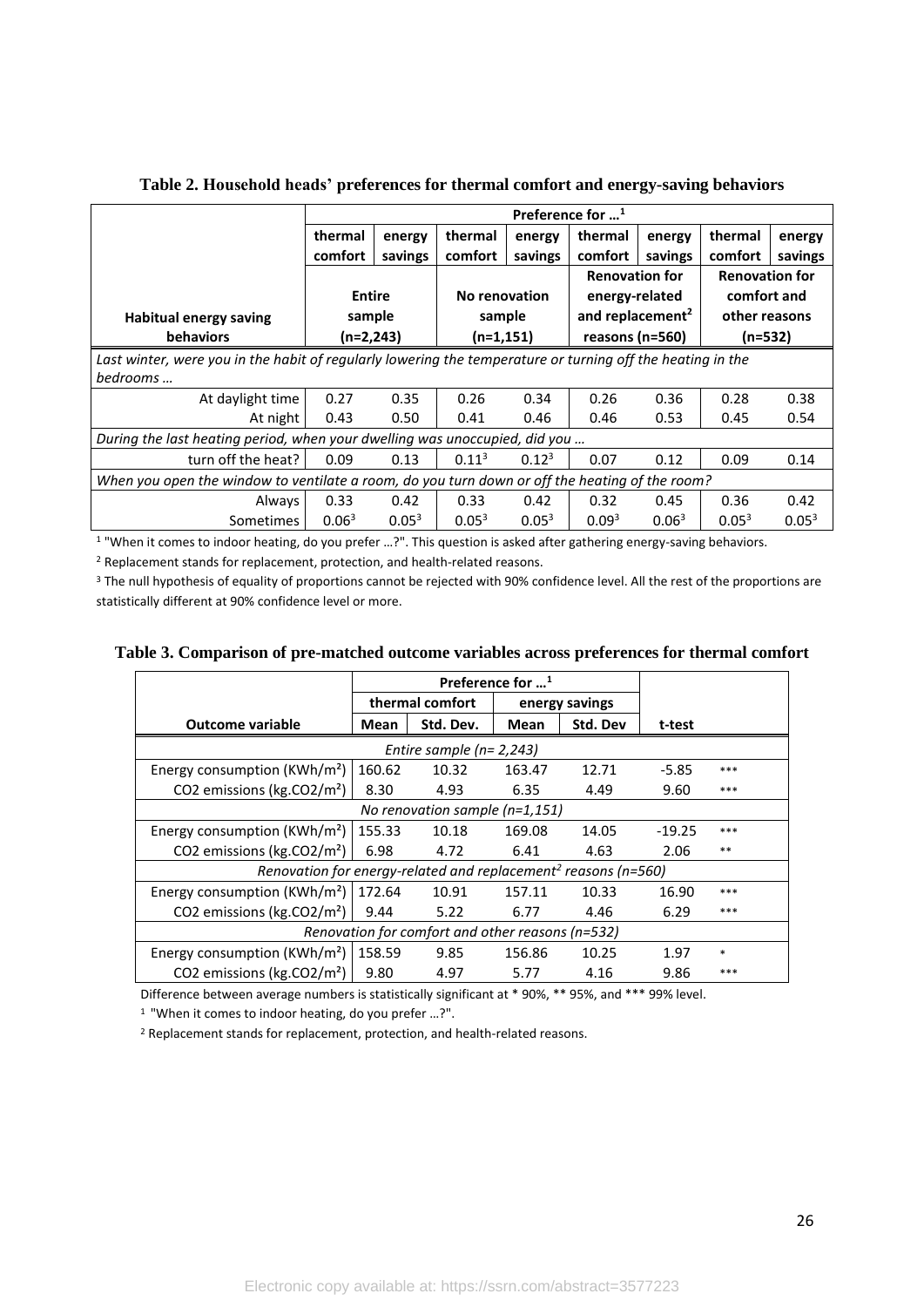| Variable                                        | <b>Units</b>   | Label                            | Mean  | <b>Std Dev</b> |              | Min Max      |
|-------------------------------------------------|----------------|----------------------------------|-------|----------------|--------------|--------------|
|                                                 |                | <b>Household characteristics</b> |       |                |              |              |
| Household head is owner                         | (0/1)          | Owner                            | 0.69  | 0.46           | $\pmb{0}$    | $\mathbf 1$  |
| Household head is employed                      | (0/1)          | Employed                         | 0.52  | 0.50           | $\pmb{0}$    | $\mathbf{1}$ |
| Household head is retired                       | (0/1)          | Retired                          | 0.36  | 0.48           | $\pmb{0}$    | $\mathbf{1}$ |
| Household income fall within first quintile     | (0/1)          | Income 1                         | 0.20  | 0.40           | $\pmb{0}$    | $\mathbf{1}$ |
| Household income fall within second quintile    | (0/1)          | Income 2                         | 0.19  | 0.40           | $\pmb{0}$    | $\mathbf{1}$ |
| Household income fall within third quintile     | (0/1)          | Income 3                         | 0.18  | 0.39           | $\pmb{0}$    | $\mathbf{1}$ |
| Household income fall within fourth quintile    | (0/1)          | Income 4                         | 0.21  | 0.41           | $\pmb{0}$    | $\mathbf{1}$ |
| Household income fall within fifth quintile     | (0/1)          | Income 5                         | 0.21  | 0.41           | $\pmb{0}$    | $\mathbf{1}$ |
| Number of household members                     | (0/1)          | Members                          | 2.44  | 1.33           | $\mathbf{1}$ | 10           |
| Share of members < 30                           | (0/1)          | younger than 30                  | 0.07  | 0.25           | $\pmb{0}$    | $\mathbf{1}$ |
| Share of members between 30 and 45              | (0/1)          | 30 to 45                         | 0.26  | 0.44           | $\pmb{0}$    | $\mathbf{1}$ |
| Share of members between 45 and 60              | (0/1)          | 45 to 60                         | 0.30  | 0.46           | $\pmb{0}$    | $\mathbf{1}$ |
| Share of members > 60                           | (0/1)          | older than 60                    | 0.37  | 0.48           | $\pmb{0}$    | $\mathbf{1}$ |
| No car                                          | (0/1)          | No Car                           | 0.14  | 0.35           | $\mathbf 0$  | 1            |
|                                                 |                | <b>Dwelling characteristics</b>  |       |                |              |              |
| Energy label A                                  | (0/1)          | Label A                          | 0.00  | 0.03           | $\pmb{0}$    | $\mathbf{1}$ |
| Energy label B                                  | (0/1)          | Label B                          | 0.02  | 0.14           | 0            | $\mathbf{1}$ |
| Energy label C                                  | (0/1)          | Label C                          | 0.13  | 0.34           | 0            | $\mathbf 1$  |
| Energy label D                                  | (0/1)          | Label D                          | 0.26  | 0.44           | 0            | $\mathbf 1$  |
| Energy label E                                  | (0/1)          | Label E                          | 0.30  | 0.46           | 0            | $\mathbf 1$  |
| Energy label F                                  | (0/1)          | Label F                          | 0.15  | 0.36           | 0            | 1            |
| Energy label G                                  | (0/1)          | Label G                          | 0.13  | 0.34           | 0            | 1            |
| Individual housing unit                         | (0/1)          | House                            | 0.66  | 0.47           | 0            | $\mathbf{1}$ |
| Squared meters                                  | m <sup>2</sup> | Surface                          | 99.04 | 50.44          | 8            | 999          |
|                                                 |                | Location characteristics         |       |                |              |              |
| Urban size 1 (< to 1,999 inhabitants)           | (0/1)          | Size 1                           | 0.21  | 0.41           | 0            | $\mathbf 1$  |
| Urban size 2 (2,000 to 4,999 inhabitants)       | (0/1)          | Size 2                           | 0.07  | 0.25           | 0            | 1            |
| Urban size 3 (5,000 to 9,999 inhabitants)       | (0/1)          | Size 3                           | 0.05  | 0.22           | 0            | 1            |
| Urban size 4 (10,000 to 19,999 inhabitants)     | (0/1)          | Size 4                           | 0.05  | 0.22           | 0            | 1            |
| Urban size 5 (20,000 to 49,999 inhabitants)     | (0/1)          | Size 5                           | 0.06  | 0.24           | 0            | 1            |
| Urban size 6 (50,000 to 99,999 inhabitants)     | (0/1)          | Size 6                           | 0.08  | 0.27           | 0            | $\mathbf 1$  |
| Urban size 7 (100,000 to 199,999 inhabitants)   | (0/1)          | Size 7                           | 0.06  | 0.23           | 0            | $\mathbf 1$  |
| Urban size 8 (200,000 to 1,999,999 inhabitants) | (0/1)          | Size 8                           | 0.28  | 0.45           | 0            | $\mathbf{1}$ |
| Urban size 9 (Paris)                            | (0/1)          | Paris                            | 0.15  | 0.35           | 0            | 1            |

**Table 4. Definition and summary statistics of variables informing propensity score (n=2,243)**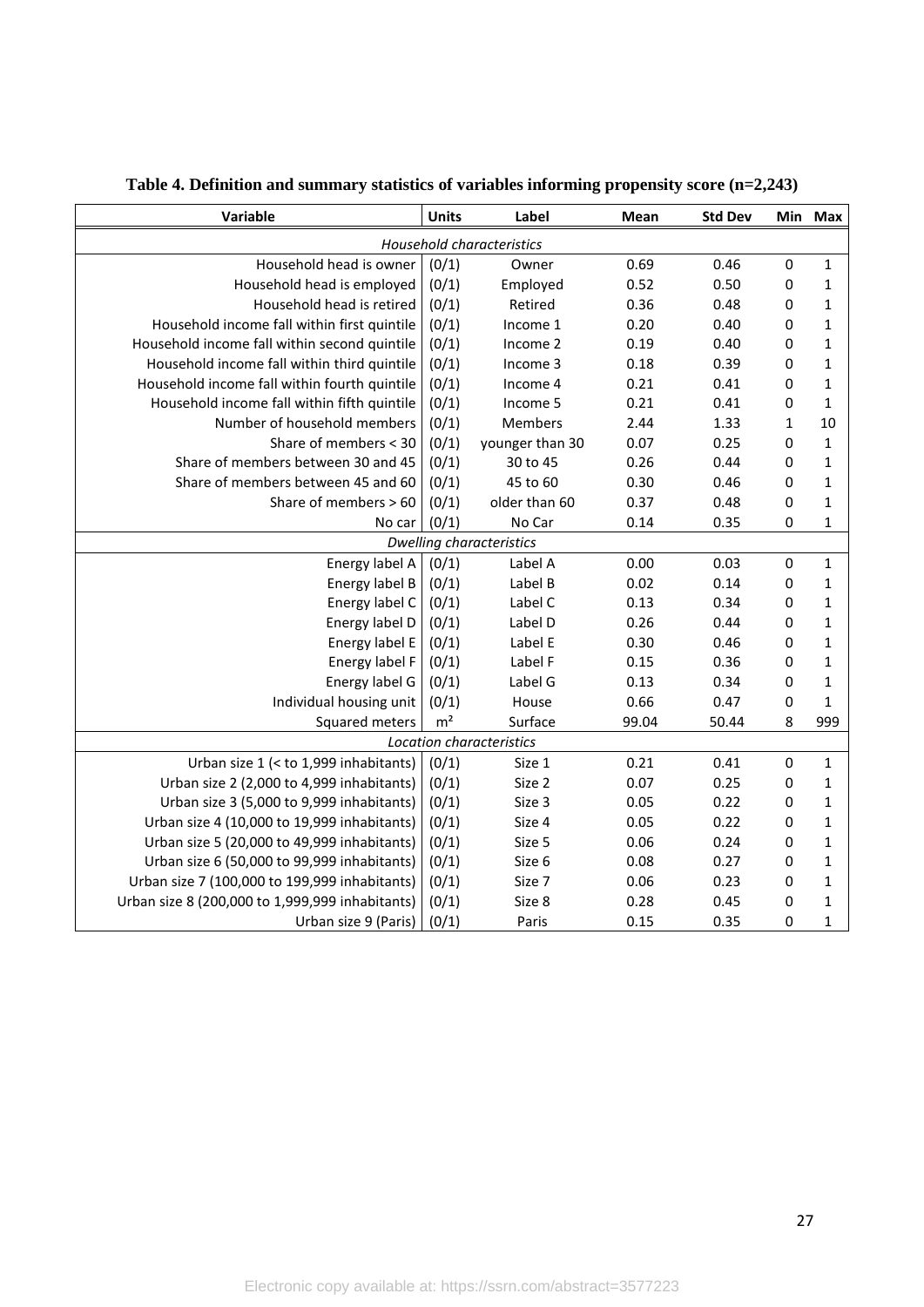| <b>Outcome variable</b>                          | <b>Difference</b>                                             | Std. Error | t-test  |  |  |  |  |
|--------------------------------------------------|---------------------------------------------------------------|------------|---------|--|--|--|--|
| Entire sample ( $n=2,243$ )                      |                                                               |            |         |  |  |  |  |
| Energy consumption ( $KWh/m^2$ )                 | 1.86                                                          | 5.34       | 0.34    |  |  |  |  |
| CO2 emissions (kg.CO2/m <sup>2</sup> )           | $-1.27$                                                       | 1.19       | -1.07   |  |  |  |  |
| No renovation sample $(n=1,151)$                 |                                                               |            |         |  |  |  |  |
| Energy consumption ( $KWh/m^2$ )                 | 1.86                                                          | 5.46       | 0.34    |  |  |  |  |
| CO2 emissions (kg.CO2/m <sup>2</sup> )           | 2.88                                                          | 2.96       | 0.97    |  |  |  |  |
|                                                  | Renovation for energy-related and replacement reasons (n=560) |            |         |  |  |  |  |
| Energy consumption (KWh/m <sup>2</sup> )         | 15.67                                                         | 11.29      | 1.39    |  |  |  |  |
| CO2 emissions (kg.CO2/m <sup>2</sup> )           | 2.46                                                          | 2.08       | 1.18    |  |  |  |  |
| Renovation for comfort and other reasons (n=532) |                                                               |            |         |  |  |  |  |
| Energy consumption ( $KWh/m^2$ )                 | $-2.31$                                                       | 9.94       | $-0.23$ |  |  |  |  |
| CO2 emissions (kg.CO2/m <sup>2</sup> )           | -3.94                                                         | 2.09       | -1.89   |  |  |  |  |

**Table 5. Comparison of matched outcome variables across** 

**preferences of household head for thermal comfort**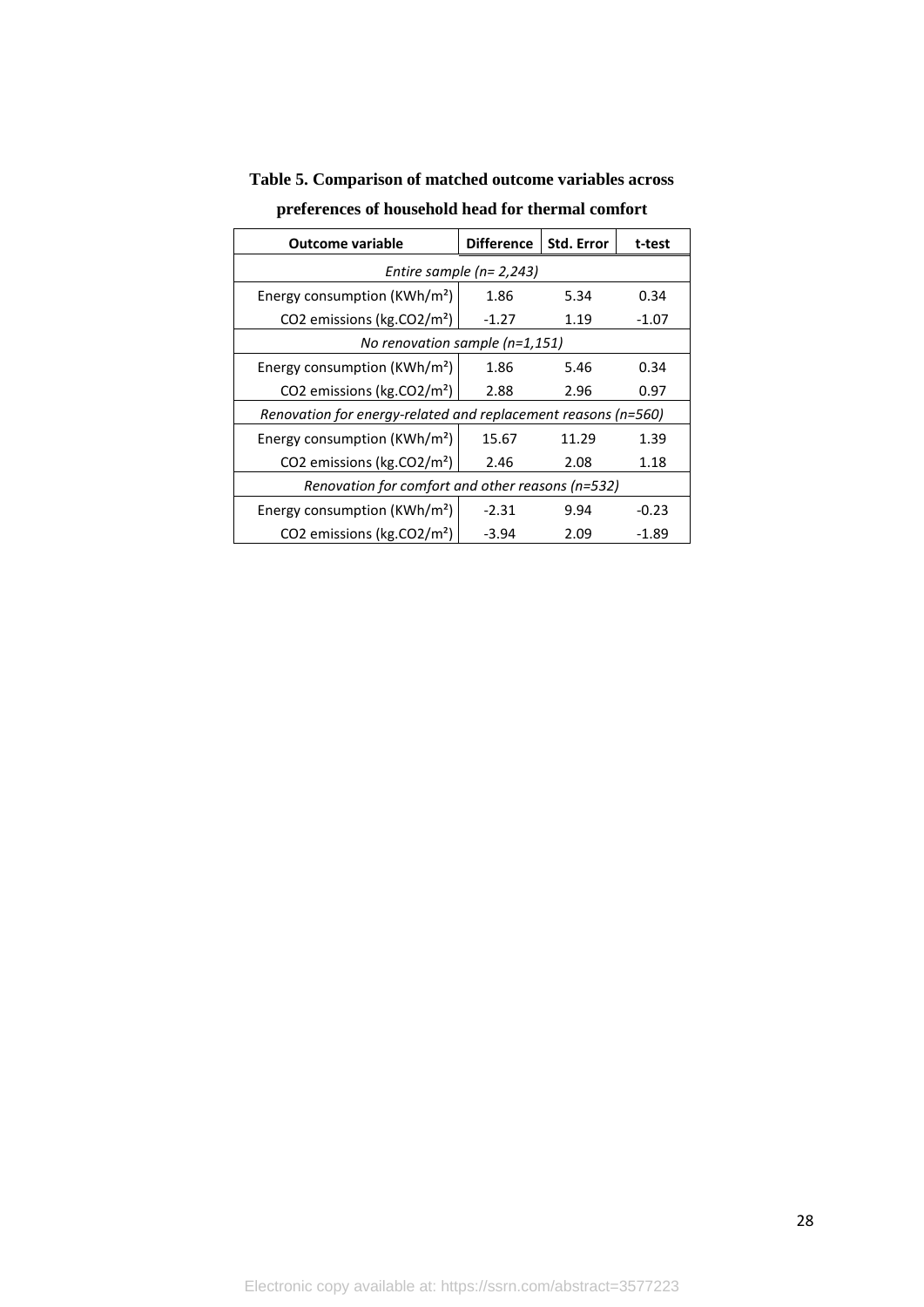

**Figure 1. Standardized percentage bias across variables informing propensity score before and after matching (entire sample, n=2,243)**

**Figure 2. Distribution of propensity score on entire sample (n=2,243), and common support**



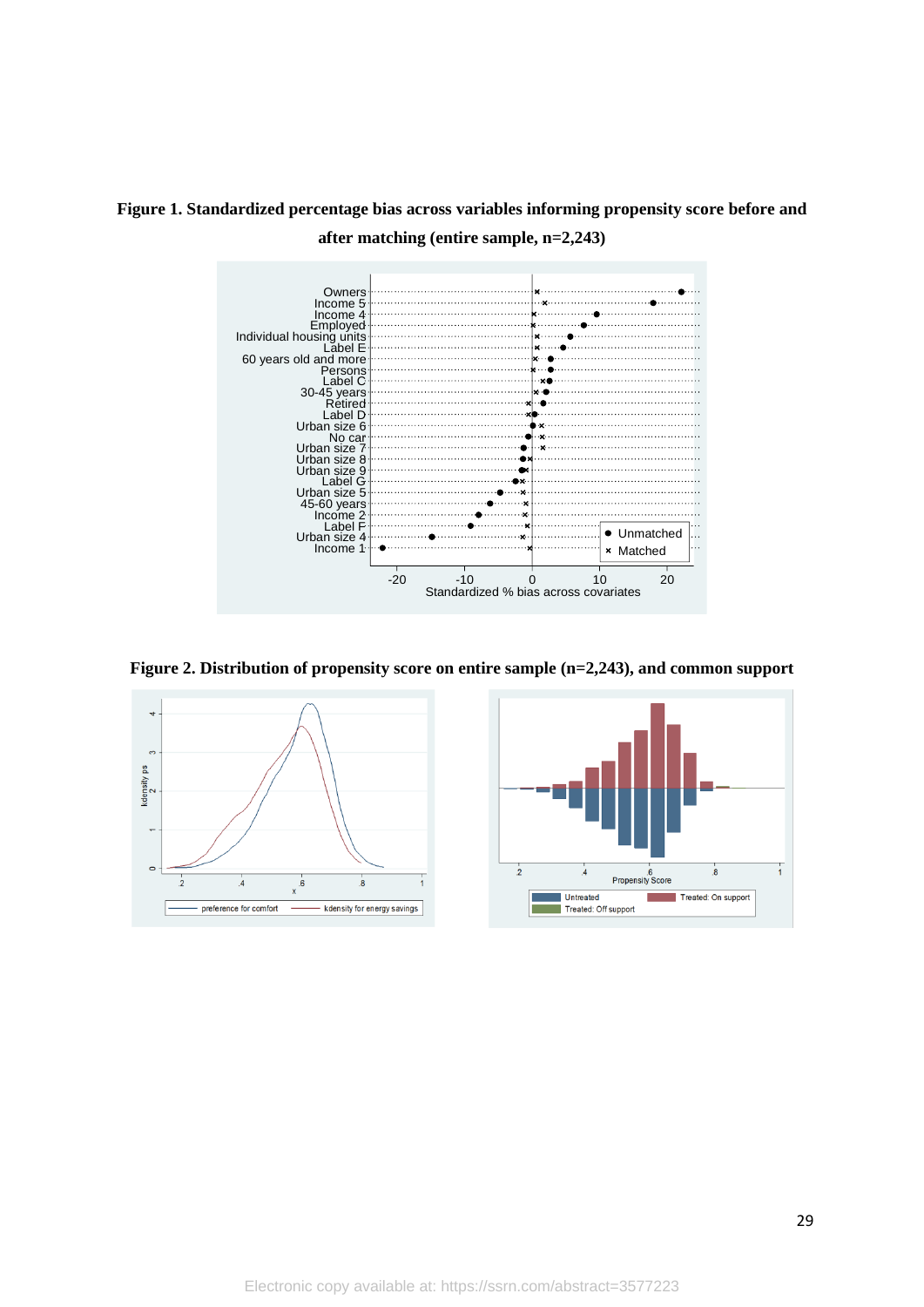#### APPENDIX A.

The theoretical energy measure available in the PHEBUS survey is the Energy Performance Certificate (EPC). EPC certification includes an energy audit realized by an approved auditor (the same for all audits) based on visual inspection and collection of technical data followed by an assessment of the theoretical energy consumption calculated by engineering models with the assumption of standardized behaviours. This measure considers three energy uses: heating, hot water production and cooling. Neither lighting consumption nor domestic appliances are considered. Characteristics such as house construction data, window and wall insulation, heating system performance and climate data are collected and merged to obtain an aggregated measure of energy consumption.

The theoretical energy consumption of each dwelling is obtained from the  $3CL$  method<sup>7</sup>, which allows an estimate of the predicted dwelling energy consumption, expressed as  $C$ .

$$
C = Cch + Cecs + Ccool
$$
 (1)

 $Cch$  is the theoretical heating energy consumption of the dwelling,  $Cecs$  the theoretical energy consumption for hot water use and *Ccool* the theoretical energy consumption for cooling use.  $Cch$  consumption is calculated based on the heating needs of the building  $(Bch)$ multiplied by the inverse of the heating system power (Ich).

$$
Cch = Bch \times Ich \tag{2}
$$

where

 $\overline{a}$ 

$$
Bch = SH. ENV. METEO. INT
$$
\n(3)

Heating needs  $Bch$  are defined according to  $SH$ , habitable area;  $ENV$ , heating loss in the envelope and ventilation;  $METEO$ , which accounts for past environmental features due to dwelling location; and INT, an intermittence factor  $(INT)$ , which accounts for indoor heating management (depending on heating system, building type, etc).

The main assumptions in the calculation are the following. Concerning environmental factors, the meteorological data used are the heating degree hours of the county of reference to assess the heating needs of the building. Degree hours used are an average for the last 30 years for each county Regarding heating management, 19°C is the conventional target heating

http://www.rt-batiment.fr/fileadmin/documents/RT\_existant/DPE/DPE\_outils/Nouvel\_Algorithme\_3CL-DPE\_vf.pdf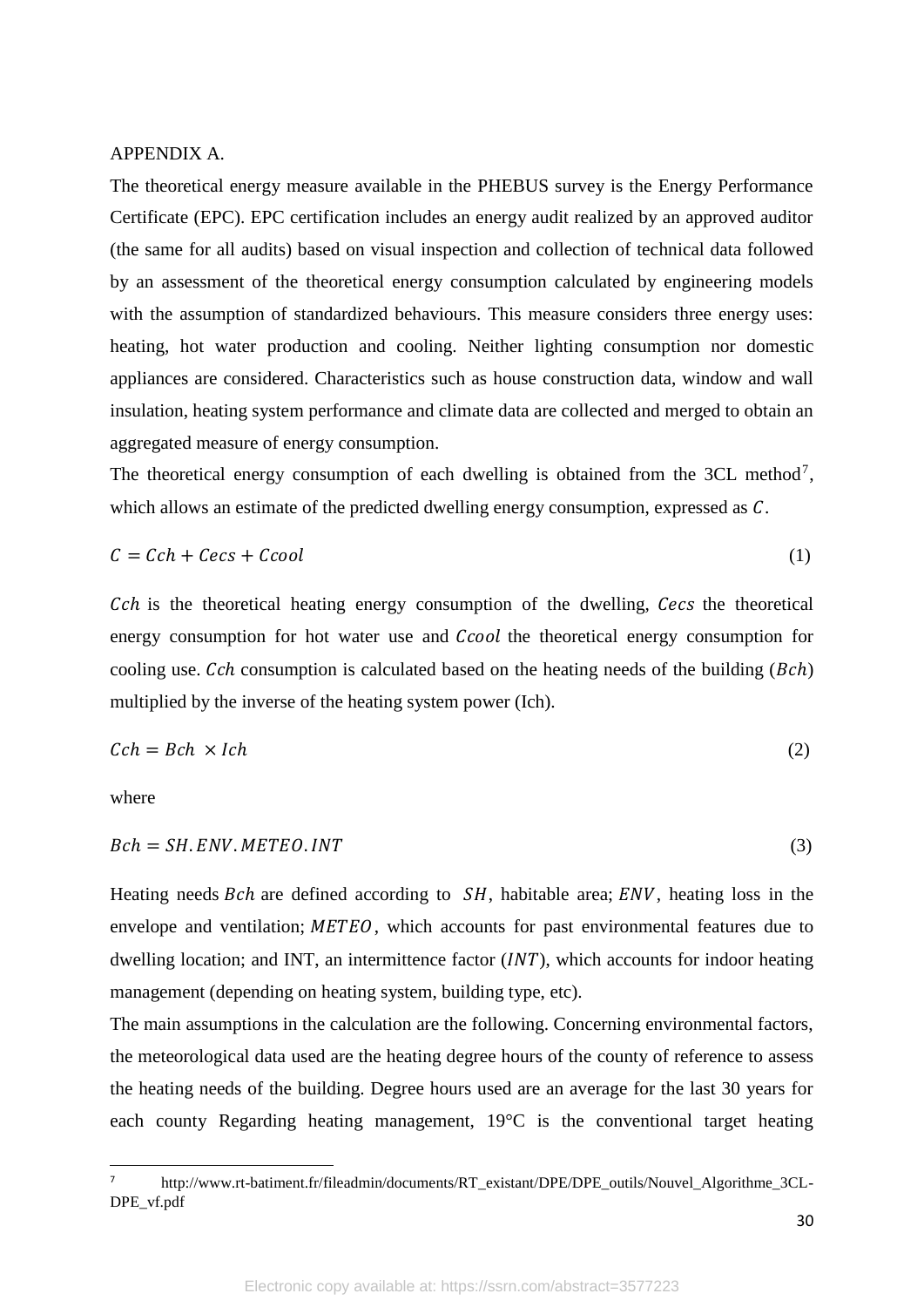temperature used in the calculation. The entire dwelling surface is considered as heated permanently during the heating period. Moreover, hot water needs are set according to the habitable area and the county where the dwelling is located.

In the end, this engineering calculation provides the theoretical energy consumption for each dwelling, expressed in primary and final energy, in kilowatt-hours per square meter.

As explained above, the EPC result is a quantitative assessment of final energy consumption of the dwelling in kilowatt-hours per square meter. It ranks the dwellings into energy classes (seven classes, from A to G, figure A1).

Figure A.1 – Energy classes

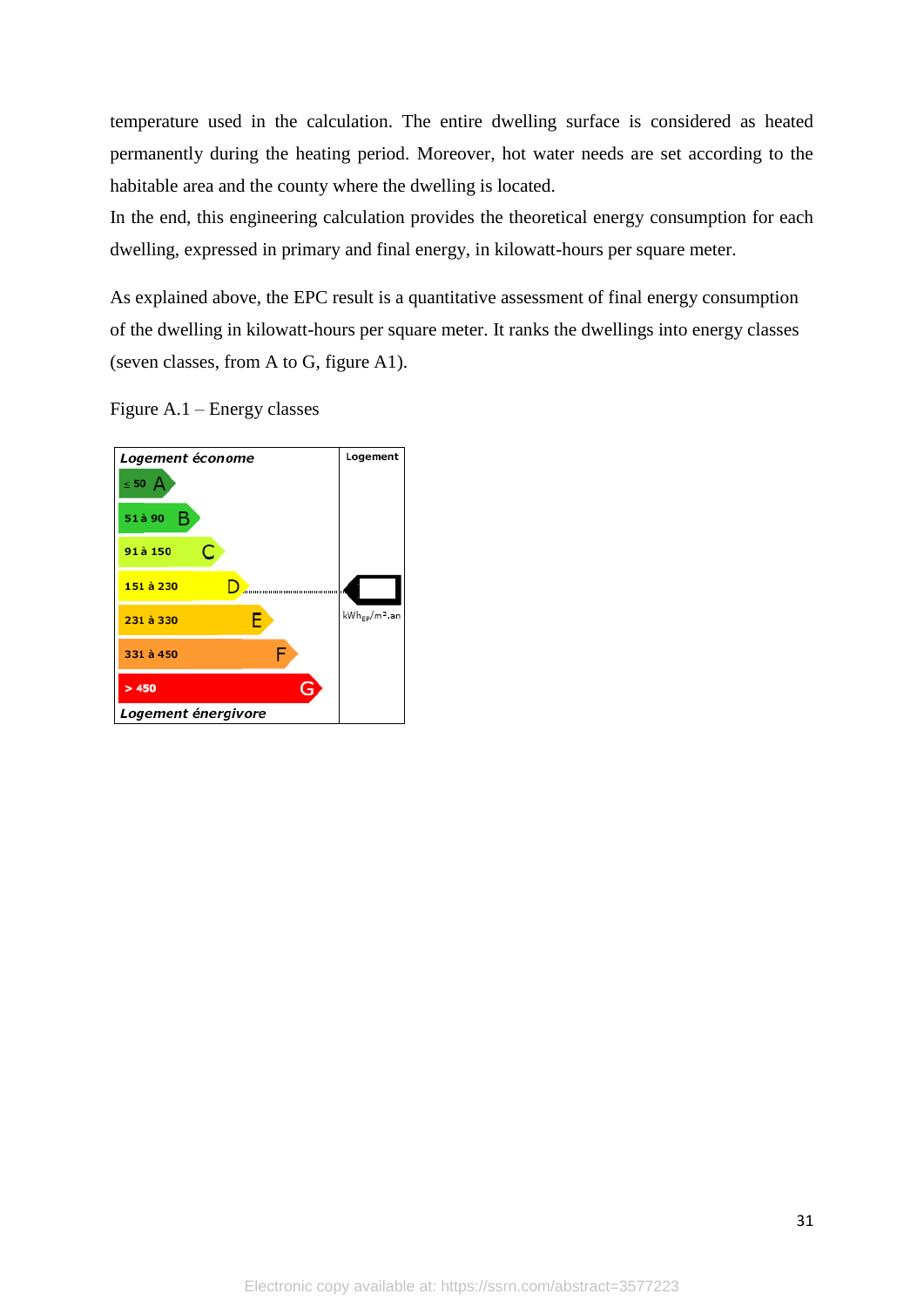|                    | Preference for <sup>1</sup> |       |                 |                      |                                 |                         |                   |                               |  |  |
|--------------------|-----------------------------|-------|-----------------|----------------------|---------------------------------|-------------------------|-------------------|-------------------------------|--|--|
|                    | thermal energy              |       | thermal energy  |                      | thermal                         | energy                  | thermal           | energy                        |  |  |
|                    | comfort savings             |       | comfort savings |                      | comfort                         | savings                 | comfort           | savings                       |  |  |
|                    |                             |       |                 |                      |                                 | Renovation for energy-  |                   | <b>Renovation for comfort</b> |  |  |
| Variable's         | <b>Entire sample</b>        |       | No renovation   |                      |                                 | related and replacement | and other reasons |                               |  |  |
| label              | $(n=2,243)$                 |       | sample (1,151)  |                      |                                 | reasons (n=560)         | $(n=532)$         |                               |  |  |
|                    |                             |       |                 |                      | Household characteristics       |                         |                   |                               |  |  |
| owner              | 0.73                        | 0.64  | 0.68            | 0.54                 | 0.83                            | 0.77                    | 0.74              | 0.72                          |  |  |
| Income 1           | 0.15                        | 0.25  | 0.20            | 0.28                 | 0.09                            | 0.19                    | 0.13              | 0.24                          |  |  |
| Income 2           | 0.18                        | 0.21  | 0.19            | 0.22                 | 0.21                            | 0.23                    | 0.13              | 0.17                          |  |  |
| Income 3           | 0.19                        | 0.18  | 0.16            | 0.16                 | 0.21                            | 0.25                    | 0.20              | 0.17                          |  |  |
| Income 4           | 0.23                        | 0.19  | 0.22            | 0.20                 | 0.24                            | 0.14                    | 0.24              | 0.20                          |  |  |
| Income 5           | 0.25                        | 0.17  | 0.22            | 0.13                 | 0.26                            | 0.19                    | 0.29              | 0.22                          |  |  |
| Employed           | 0.54                        | 0.50  | 0.55            | 0.50                 | 0.48                            | 0.46                    | 0.57              | 0.53                          |  |  |
| Retired            | 0.37                        | 0.34  | 0.35            | 0.32                 | 0.45                            | 0.39                    | 0.32              | 0.35                          |  |  |
| Persons            | 2.45                        | 2.43  | 2.40            | 2.40                 | 2.39                            | 2.52                    | 2.62              | 2.42                          |  |  |
| less than 30 years | 0.07                        | 0.06  | 0.09            | 0.08                 | 0.03                            | 0.03                    | 0.08              | 0.03                          |  |  |
| 30-45 years        | 0.26                        | 0.26  | 0.27            | 0.25                 | 0.22                            | 0.22                    | 0.27              | 0.31                          |  |  |
| 45-60 years        | 0.28                        | 0.33  | 0.28            | 0.33                 | 0.26                            | 0.33                    | 0.32              | 0.32                          |  |  |
| 60 years and       |                             |       |                 |                      |                                 |                         |                   |                               |  |  |
| more               | 0.38                        | 0.36  | 0.36            | 0.33                 | 0.48                            | 0.42                    | 0.33              | 0.35                          |  |  |
| No Car             | 0.14                        | 0.13  | 0.15            | 0.17                 | 0.14                            | 0.07                    | 0.14              | 0.11                          |  |  |
|                    |                             |       |                 |                      | <b>Dwelling characteristics</b> |                         |                   |                               |  |  |
| Label A            | 0.00                        | 0.00  | 0.00            | 0.00                 | 0.00                            | 0.00                    | 0.00              | 0.00                          |  |  |
| Label B            | 0.02                        | 0.02  | 0.03            | 0.02                 | 0.02                            | 0.02                    | 0.01              | 0.00                          |  |  |
| Label C            | 0.14                        | 0.12  | 0.15            | 0.15                 | 0.13                            | 0.10                    | 0.11              | 0.09                          |  |  |
| Label D            | 0.26                        | 0.27  | 0.25            | 0.25                 | 0.28                            | 0.30                    | 0.24              | 0.31                          |  |  |
| Label E            | 0.31                        | 0.28  | 0.28            | 0.27                 | 0.33                            | 0.26                    | 0.38              | 0.32                          |  |  |
| Label F            | 0.14                        | 0.17  | 0.13            | 0.16                 | 0.15                            | 0.20                    | 0.13              | 0.17                          |  |  |
| Label G            | 0.13                        | 0.14  | 0.15            | 0.16                 | 0.10                            | 0.12                    | 0.12              | 0.10                          |  |  |
| House              | 0.67                        | 0.65  | 0.61            | 0.61                 | 0.75                            | 0.75                    | 0.71              | 0.64                          |  |  |
| Surface            | 102.50                      | 94.55 | 97.23           | 90.94                | 108.01                          | 102.96                  | 107.59            | 94.45                         |  |  |
|                    |                             |       |                 | City characteristics |                                 |                         |                   |                               |  |  |
| Urban size 1       | 0.24                        | 0.18  | 0.23            | 0.19                 | 0.26                            | 0.16                    | 0.21              | 0.18                          |  |  |
| Urban size 2       | 0.06                        | 0.07  | 0.06            | 0.08                 | 0.07                            | 0.09                    | 0.08              | 0.03                          |  |  |
| Urban size 3       | 0.04                        | 0.06  | 0.06            | 0.07                 | 0.03                            | 0.06                    | 0.02              | 0.02                          |  |  |
| Urban size 4       | 0.04                        | 0.07  | 0.04            | 0.06                 | 0.02                            | 0.08                    | 0.05              | 0.07                          |  |  |
| Urban size 5       | 0.06                        | 0.06  | 0.06            | 0.06                 | 0.06                            | 0.05                    | 0.05              | 0.07                          |  |  |
| Urban size 6       | 0.08                        | 0.08  | 0.07            | 0.08                 | 0.10                            | 0.10                    | 0.07              | 0.07                          |  |  |
| Urban size 7       | 0.06                        | 0.06  | 0.06            | 0.06                 | 0.05                            | 0.06                    | 0.05              | 0.05                          |  |  |
| Urban size 8       | 0.28                        | 0.29  | 0.26            | 0.26                 | 0.30                            | 0.29                    | 0.28              | 0.35                          |  |  |
| Paris              | 0.15                        | 0.14  | 0.15            | 0.14                 | 0.10                            | 0.12                    | 0.19              | 0.16                          |  |  |

**Table B.1 Pre-matched means of variables informing propensity score**

<sup>1</sup> "When it comes to indoor heating, do you prefer ...?".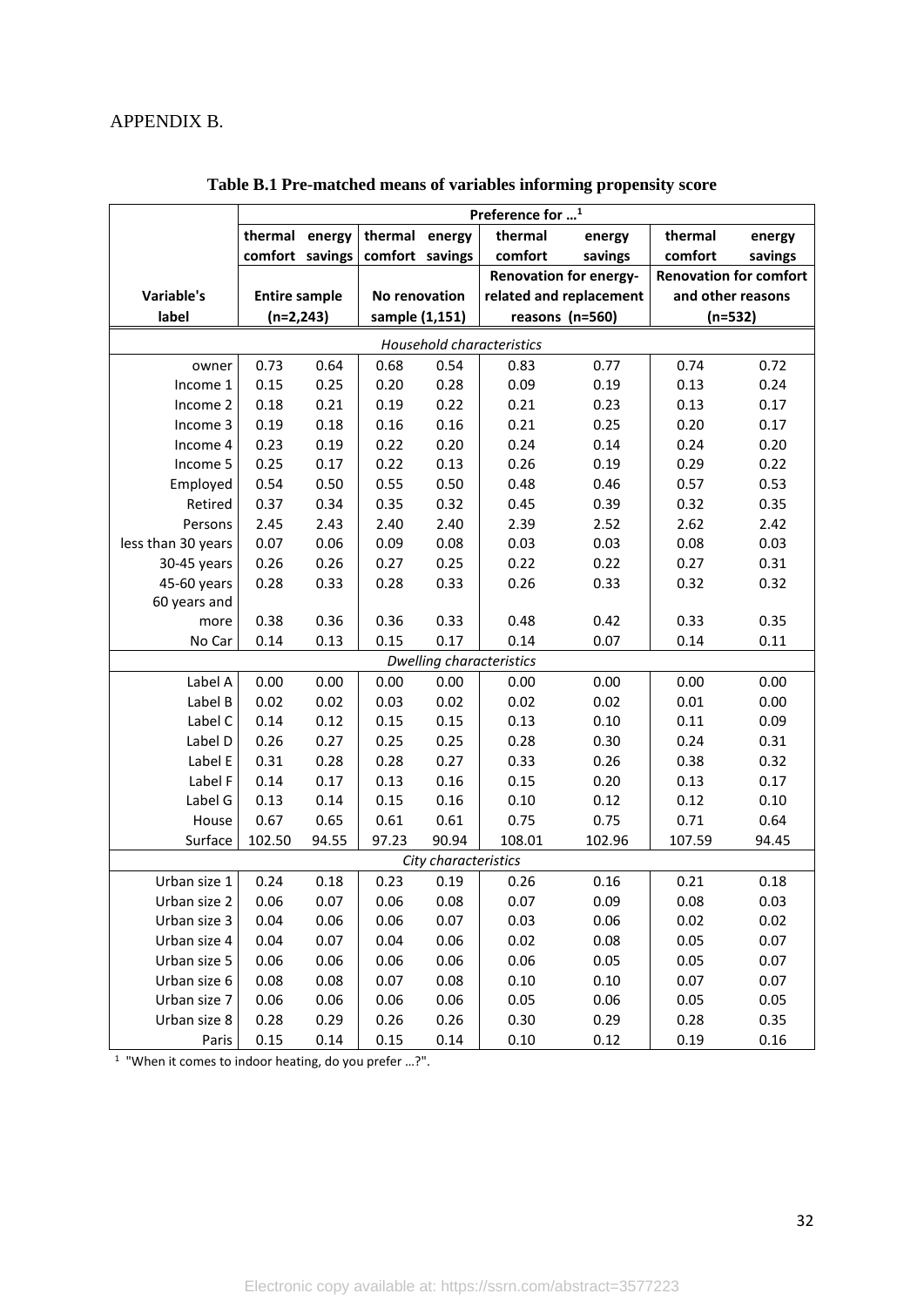

**Figure B.1 Standardized percentage bias across variables informing propensity score before and after matching (no renovation sample, n=1,151)**

**Figure B.2 Distribution of propensity score on no renovation sample (n=560), and common** 

**support**

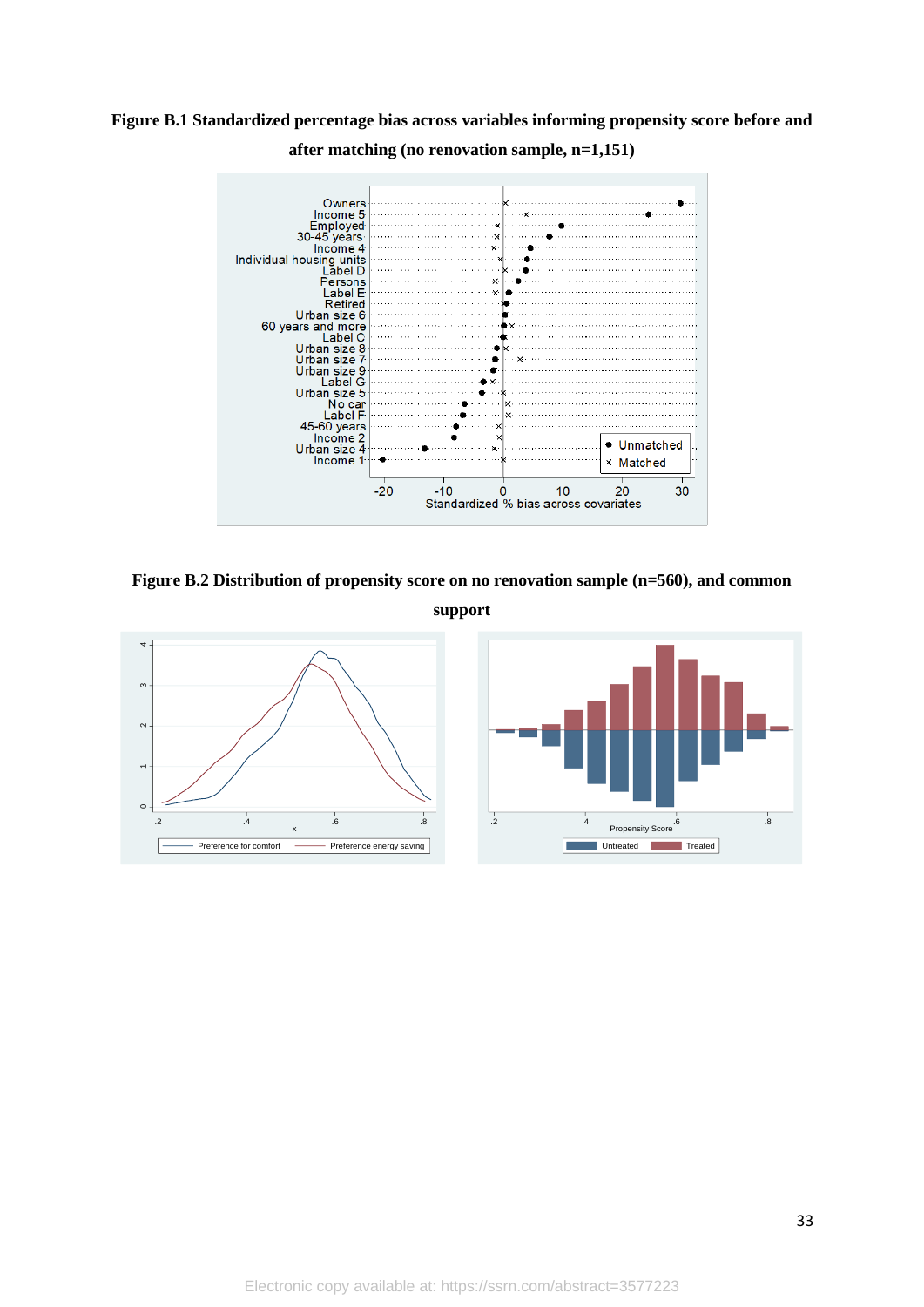**Figure B.3 Standardized percentage bias across variables informing propensity score before and after matching (energy-related and replacement reasons sample, n=560)**



**Figure B.4 Distribution of propensity score on energy-related and replacement reasons sample (n=560), and common support**

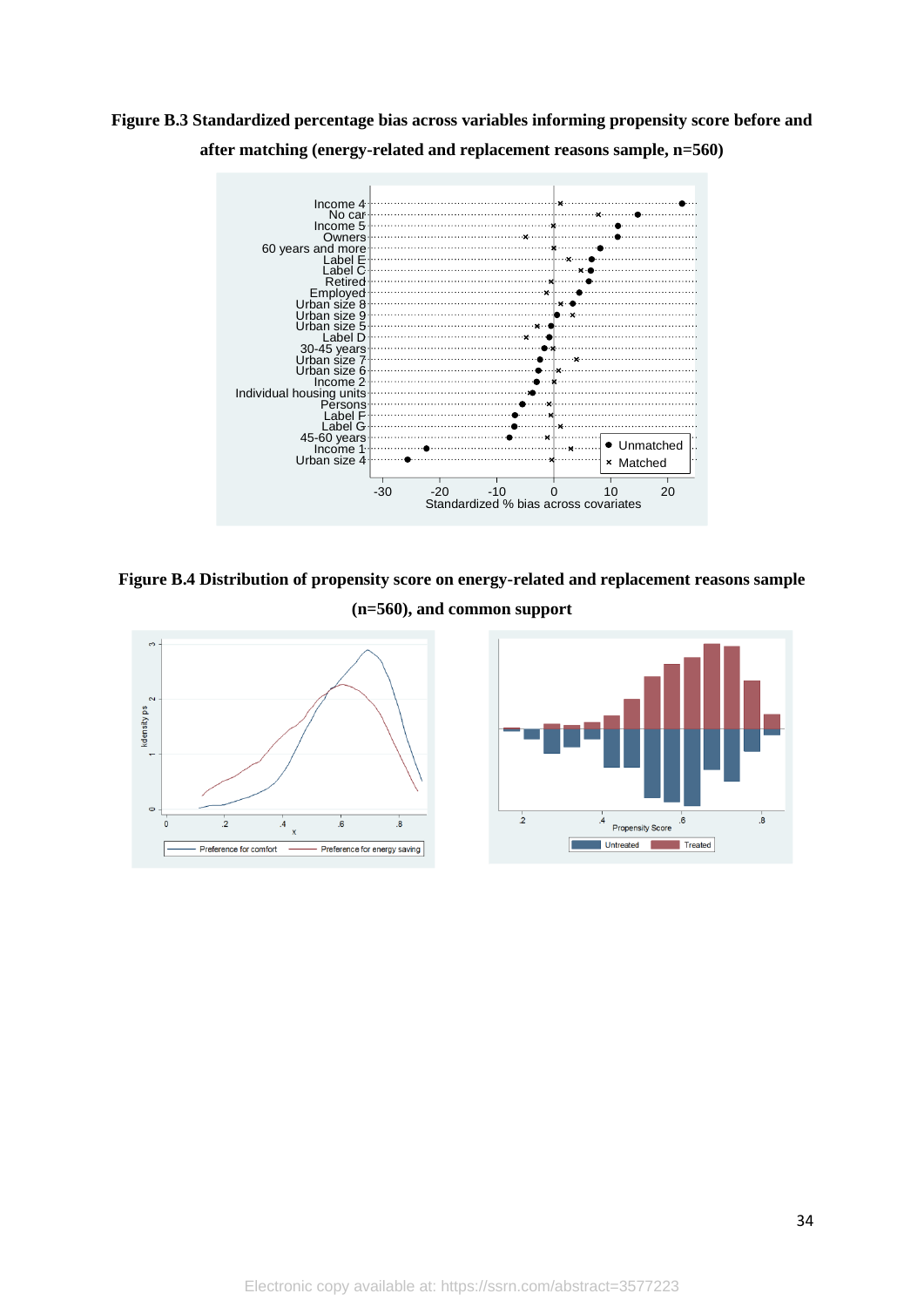

**Figure B.5 Standardized percentage bias across variables informing propensity score before and after matching (comfort or other reasons sample, n=532)**

**Figure B.6 Distribution of propensity score on comfort or other reasons sample (n=532), and** 

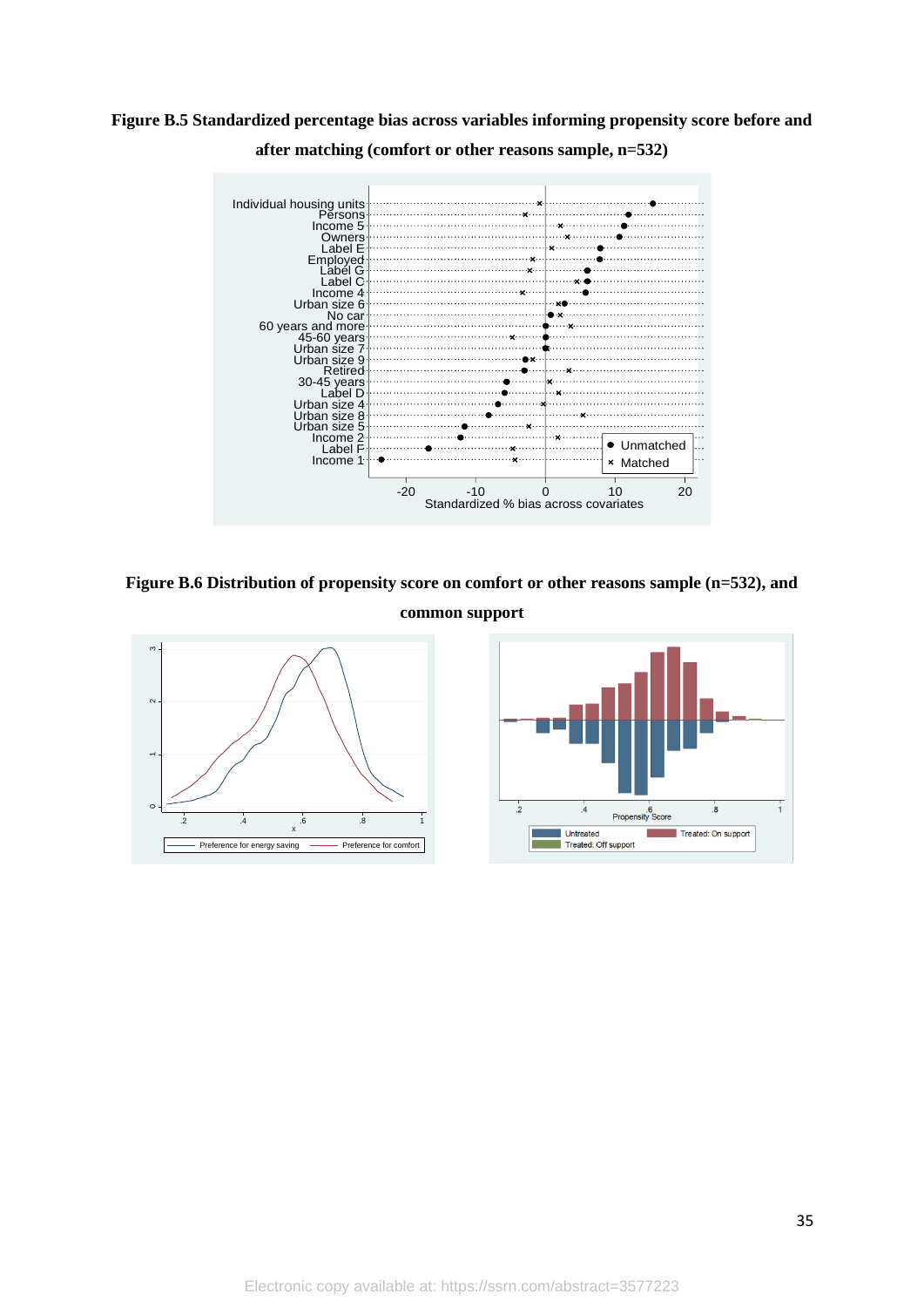#### APPENDIX C.

The impact of an unobserved binary variable *u* that affects the potential outcome *Y* (i.e. energy consumption, CO2 emissions and temperature) and preferences for thermal comfort (T  $= 1$ ) is measured using Ichino et al.'s (2008) approach. The conditional independence given the set of variables  $x$  is not valid, but this assumption holds given  $x$  and  $u$ . In other words,

$$
Pr(T = 1 | Y_0, Y_1, x) \neq Pr(T = 1 | x)
$$

and

$$
Pr(T = 1 | Y_0, Y_1, x, u) = Pr(T = 1 | x, u),
$$

where  $u$  is assumed to be binary. It is possible to define four groups which gives the probability that  $u = 1$  in each of the four groups defined by the treatment status ( $i = 0$  or 1) and the outcome value  $(i = 0 \text{ or } 1)$ . We assign arbitrary values to a parameter Pij. A neutral confounder Pij is considered when Pij = 0.5, and then we can let  $u$  mimic the behavior of some important covariates. We choose variables that we assume to have an effect on the outcome. Second, we simulate  $u$ , which is considered like any other variable and is used to estimate the propensity score and the kernel-matching estimates.

Results are presented in table C.1. The first four columns contain probabilities Pij. For each value we give at *u*, the next two columns present, respectively, the outcome effect (i.e., the effect of  $u$  on the untreated outcome, controlling for observables  $x$ ) and the selection effect (i.e., the effect of *u* on having preferences for thermal comfort, controlling for observables *x*). The last column provides the effect and the standard error of preferences for thermal comfort, controlling for observable *x* and unobservable *u*.

For instance, we consider on the variable "Income5" in the energy consumption in kwh section. P11 equals 0.16, i.e. 16% of energy consumption due households who stated preferences for thermal comfort belong to the highest quintile of income. The effect of preferences for thermal comfort, controlling for *x* and *u*, is slightly higher than the situation without a confounder (461.379 vs 453.792). For each outcome, situations with and without confounder stay relatively stable. The sensitivity analysis confirms the robustness of the results concerning the effect of thermal preferences on energy consumption, carbon dioxide emissions and temperature.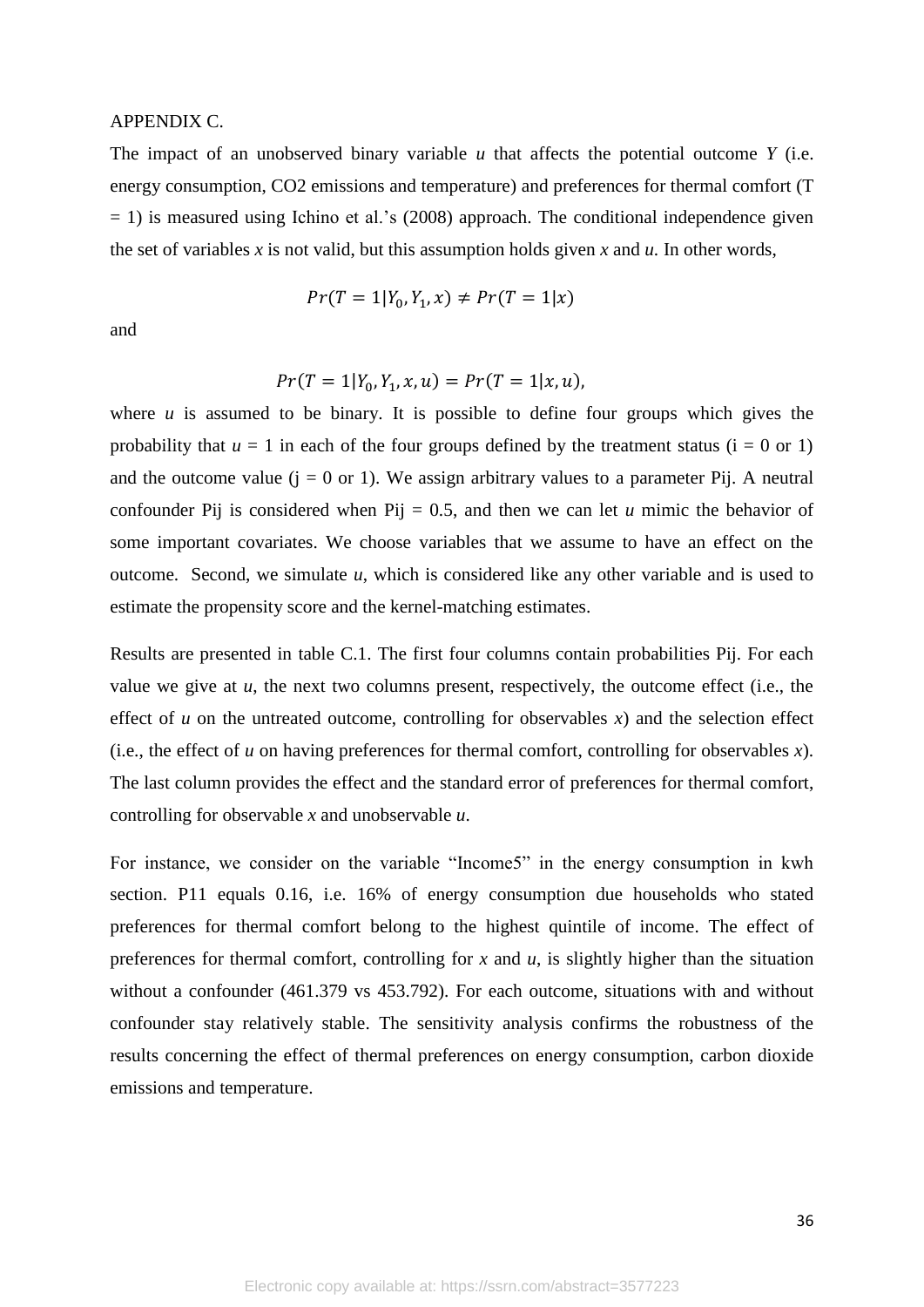| Fraction $u = 1$ by<br>treatment/outcome                                                                                                | <b>Preference for</b><br><b>Outcome</b><br><b>Selection</b><br><b>SE</b><br>effect<br>effect<br>comfort effect |  |
|-----------------------------------------------------------------------------------------------------------------------------------------|----------------------------------------------------------------------------------------------------------------|--|
| $P_{II}$<br>$P_{10}$<br>$P_{0I}$<br>$P_{00}$                                                                                            |                                                                                                                |  |
| <b>Energy consumption in Kwh</b>                                                                                                        |                                                                                                                |  |
| $\boldsymbol{0}$<br>$\boldsymbol{0}$<br>$\boldsymbol{0}$<br>$\mathbf{0}$<br>No confounder                                               |                                                                                                                |  |
| Neutral confounder<br>0.50<br>0.50<br>0.50<br>0.50<br>0.991                                                                             | 13.601***<br>1.004<br>453.792                                                                                  |  |
| Confounder like:                                                                                                                        |                                                                                                                |  |
| 0,2<br>Income 5<br>0,16<br>0,18<br>0,22<br>1.202                                                                                        | 0.813<br>461.379<br>31.610***                                                                                  |  |
| 0,04<br>0,14<br>0.291<br>No car<br>0,05<br>0,14                                                                                         | 1.027<br>19.916***<br>451.203                                                                                  |  |
| Age30<br>0,02<br>0,01<br>0,04<br>0.221<br>0,05<br>0,2<br>0,18<br>0,24<br>0.687<br>Age between 30 and 45 year s old<br>0,24              | 1.327<br>463.801<br>15.093***<br>1.082<br>456.409<br>17.136***                                                 |  |
| 0,46<br>0,4<br>0,47<br>0,38<br>1.471<br>Age > 60 years old                                                                              | 1.043<br>21.279***<br>446.978                                                                                  |  |
| Urban size 9<br>0,03<br>0.117<br>0,03<br>0,19<br>0,19                                                                                   | 1.016<br>30.437***<br>447.326                                                                                  |  |
| Energy consumption in Kwh/m <sup>2</sup>                                                                                                |                                                                                                                |  |
| $\boldsymbol{0}$<br>No confounder<br>$\mathbf{0}$<br>$\boldsymbol{0}$<br>$\mathbf{0}$<br>$\overline{\phantom{a}}$                       | $\overline{\phantom{a}}$                                                                                       |  |
| Neutral confounder<br>0.50<br>0.50<br>0.50<br>0.50<br>1.025                                                                             | $0.247***$<br>1.009<br>0.898                                                                                   |  |
| Confounder like:                                                                                                                        |                                                                                                                |  |
| 0,19<br>0,21<br>0,2<br>Income 5<br>0,16<br>1,032                                                                                        | 0,822<br>0,948<br>$0.492**$                                                                                    |  |
| 0,09<br>0,12<br>0,09<br>0,12<br>Age30                                                                                                   | $0.217***$<br>0.799<br>1.005<br>0.836                                                                          |  |
| 0,03<br>0,02<br>0,04<br>Age between 30 and 45 year s old<br>0,04<br>0,19<br>0,24<br>0.701                                               | 0.368<br>1.333<br>0.929<br>$0.196***$<br>$0.289$ ***<br>0.944                                                  |  |
| Age > 60 years old<br>0,26<br>0,19<br>Urban size 9<br>0,45<br>0,41<br>0,46<br>0,38                                                      | 1.046<br>$0.315***$<br>1.479<br>0.855<br>1.061                                                                 |  |
| Difference between theoretical and effective consumption in Kwh/m <sup>2</sup>                                                          |                                                                                                                |  |
| $\mathbf{0}$<br>$\mathbf{0}$<br>$\boldsymbol{0}$<br>$\mathbf{0}$<br>No confounder<br>$\overline{\phantom{a}}$                           |                                                                                                                |  |
| Neutral confounder<br>0.50<br>0.50<br>0.50<br>1.025<br>0.50                                                                             | 7.146<br>$0.236***$<br>1.006                                                                                   |  |
| Confounder like:<br>0,18<br>0,17<br>0.671<br>0,16<br>0,24                                                                               | 0.828<br>6.545<br>$0.648***$                                                                                   |  |
| 0,06<br>0,08<br>0,14<br>Income 5<br>0,17                                                                                                | $0.232***$<br>0.485<br>1.038<br>7.043                                                                          |  |
| 0,03<br>0,04<br>0,02<br>0.05<br>0.360<br>Age30                                                                                          | $0.281***$<br>1.290<br>7.128                                                                                   |  |
| Age between 30 and 45 year s old<br>0,25<br>0,23<br>0,21<br>1.256<br>0,2                                                                | 1.045<br>7.066<br>$0.303***$                                                                                   |  |
| 0,39<br>0,37<br>0,5<br>0,43<br>0.852<br>Age > 60 years old<br>0,08<br>0,2<br>0,11<br>0,16<br>Urban size 9<br>0.654                      | 1.089<br>7.007<br>$0.377***$<br>7.079<br>$0.249***$<br>0.984                                                   |  |
| Carbon dioxide $(CO2)$ in total (in kg)                                                                                                 |                                                                                                                |  |
| $\boldsymbol{0}$<br>$\boldsymbol{0}$<br>$\boldsymbol{0}$<br>$\mathbf{0}$<br>No confounder<br>$\overline{\phantom{a}}$                   | $\overline{\phantom{m}}$                                                                                       |  |
| Neutral confounder<br>0.50<br>0.50<br>0.50<br>0.50<br>1.009                                                                             | 1.016<br>2.901***<br>206.702                                                                                   |  |
| Confounder like:<br>0,15<br>0,18<br>0,25<br>0,2<br>1.432                                                                                | 0.815<br>212.979<br>$6.345***$                                                                                 |  |
| Income 5<br>0,03<br>0,03<br>0,12<br>0,13                                                                                                | 0.196<br>4.121***<br>1.006<br>206.680                                                                          |  |
| 0,02<br>0,02<br>Age30<br>0,04<br>0,03                                                                                                   | 0.608<br>1.317<br>207.389<br>3.266***                                                                          |  |
| 1.144<br>Age between 30 and 45 year s old<br>0,21<br>0,23<br>0,24<br>0,22<br>1.311<br>Age > 60 years old<br>0,42<br>0,42<br>0,46<br>0,4 | 3.077***<br>1.047<br>207.487<br>1.072<br>205.934<br>3.975***                                                   |  |
| Urban size 9<br>0,01<br>0,16<br>$\mathbf{0}$<br>0,16                                                                                    | 7.487***<br>0.976<br>204.060                                                                                   |  |
| Carbon dioxide (CO2) in m2 (in kg)                                                                                                      |                                                                                                                |  |
| $\boldsymbol{0}$<br>$\boldsymbol{0}$<br>No confounder<br>$\mathbf{0}$<br>$\boldsymbol{0}$<br>$\overline{\phantom{a}}$                   | $\overline{\phantom{a}}$                                                                                       |  |
| Neutral confounder<br>0.50<br>0.50<br>0.50<br>0.50<br>1.046                                                                             | $0.031***$<br>1.011<br>1.697                                                                                   |  |
| Confounder like:<br>0,16<br>0,26<br>0,2<br>1.502<br>0,18                                                                                | 0.820<br>$0.072***$<br>1.756                                                                                   |  |
| Income 5<br>0,03<br>0,12<br>0,03<br>0,12                                                                                                |                                                                                                                |  |
|                                                                                                                                         | $0.039***$<br>0.242<br>1.005<br>1.686                                                                          |  |
| 0,02<br>Age30<br>0,04<br>0,02<br>0,03<br>Age between 30 and 45 year s old<br>0,22<br>0,24<br>0,22<br>1.104<br>0,23                      | 0.728<br>1.704<br>$0.028***$<br>1.285<br>$0.032***$<br>1.063<br>1.692                                          |  |

### **Table C.1 Sensitivity analysis to conditional independence scenarios**

37